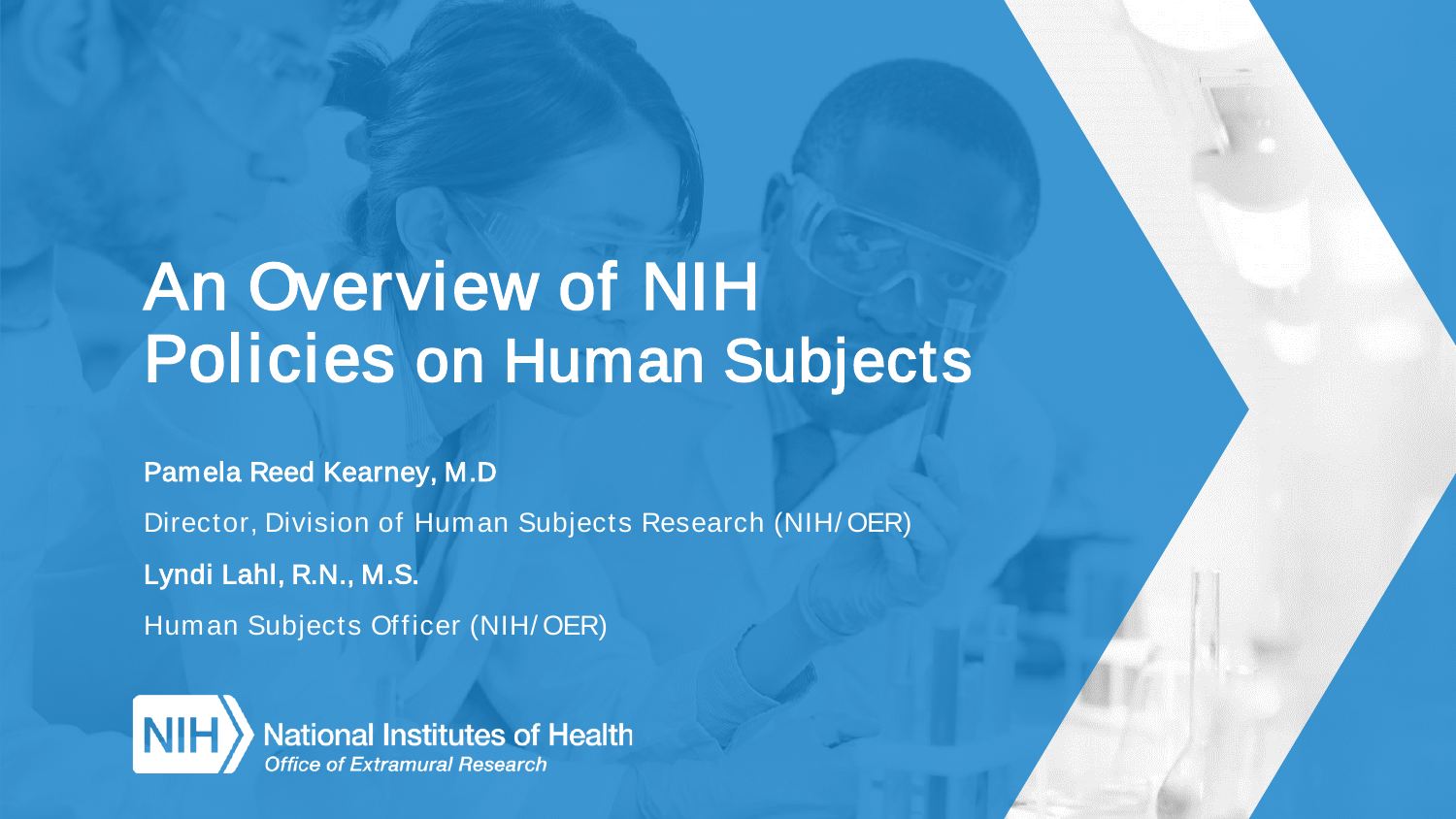## **Objectives**

- Identify NIH policies pertaining to research involving human subjects
- Determine when research involving human subjects is a clinical trial
- Review considerations when applying for an NIH award for research that involves human subjects
- Identify NIH resources for investigators conducting research involving human subjects

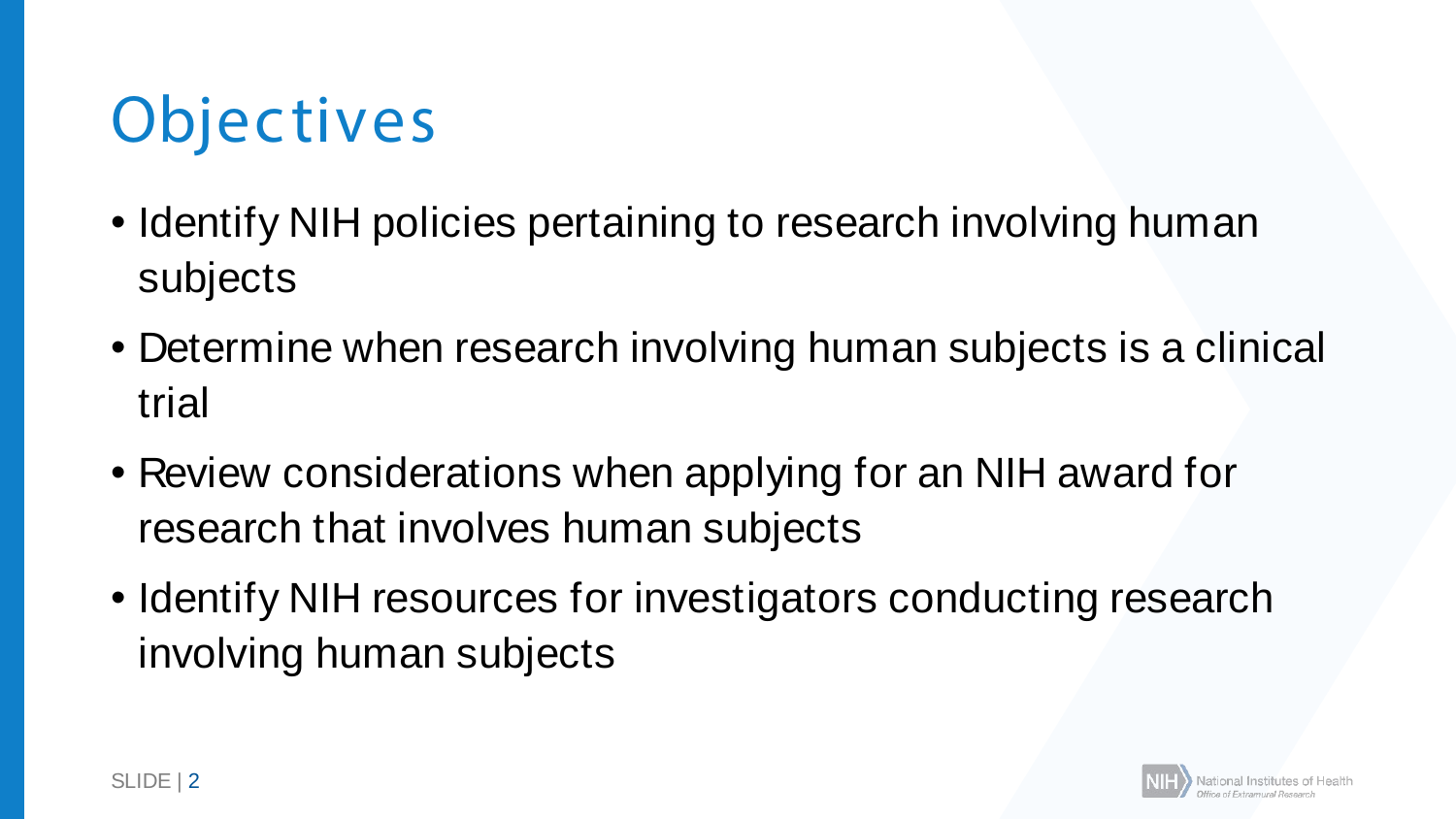## **Objectives**

- Identify NIH policies pertaining to research involving human subjects
- Determine when research involving human subjects is a clinical trial
- Review considerations when applying for NIH award for research that involves human subjects
- Identify NIH resources for investigators conducting research involving human subjects

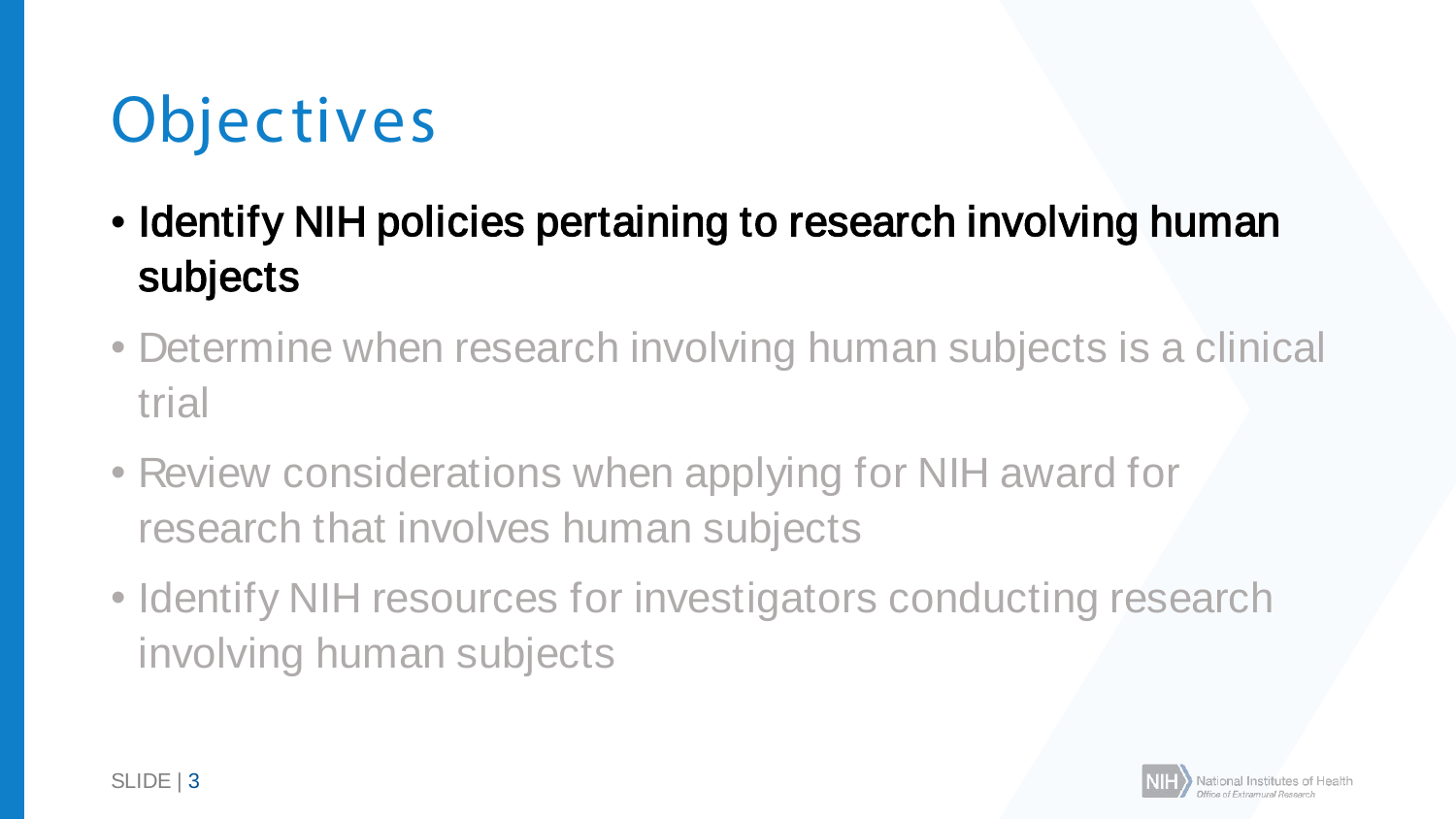### Human Subjects Research Policies



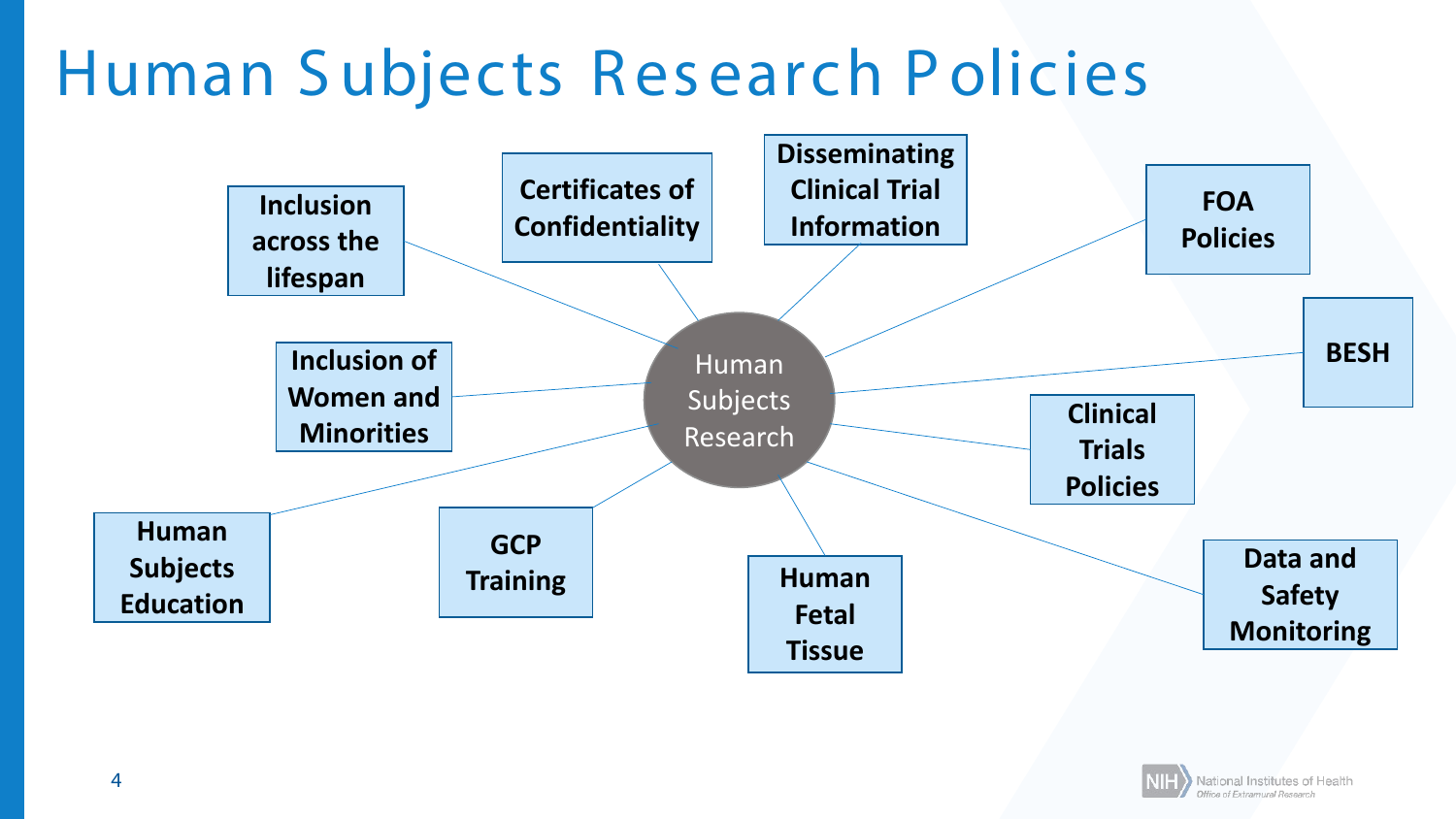# When do NIH Human Subjects Policies Apply?

- Research activities that involve Human Subjects (HS)
	- Human subjects defined in the **Common Rule**
	- Some HS policies apply to **clinical research** (e.g., Inclusion)
	- Some HS policies apply only to **clinical trials** (e.g., Data and Safety Monitoring)
- NIH policies complementary or in addition to the Common Rule

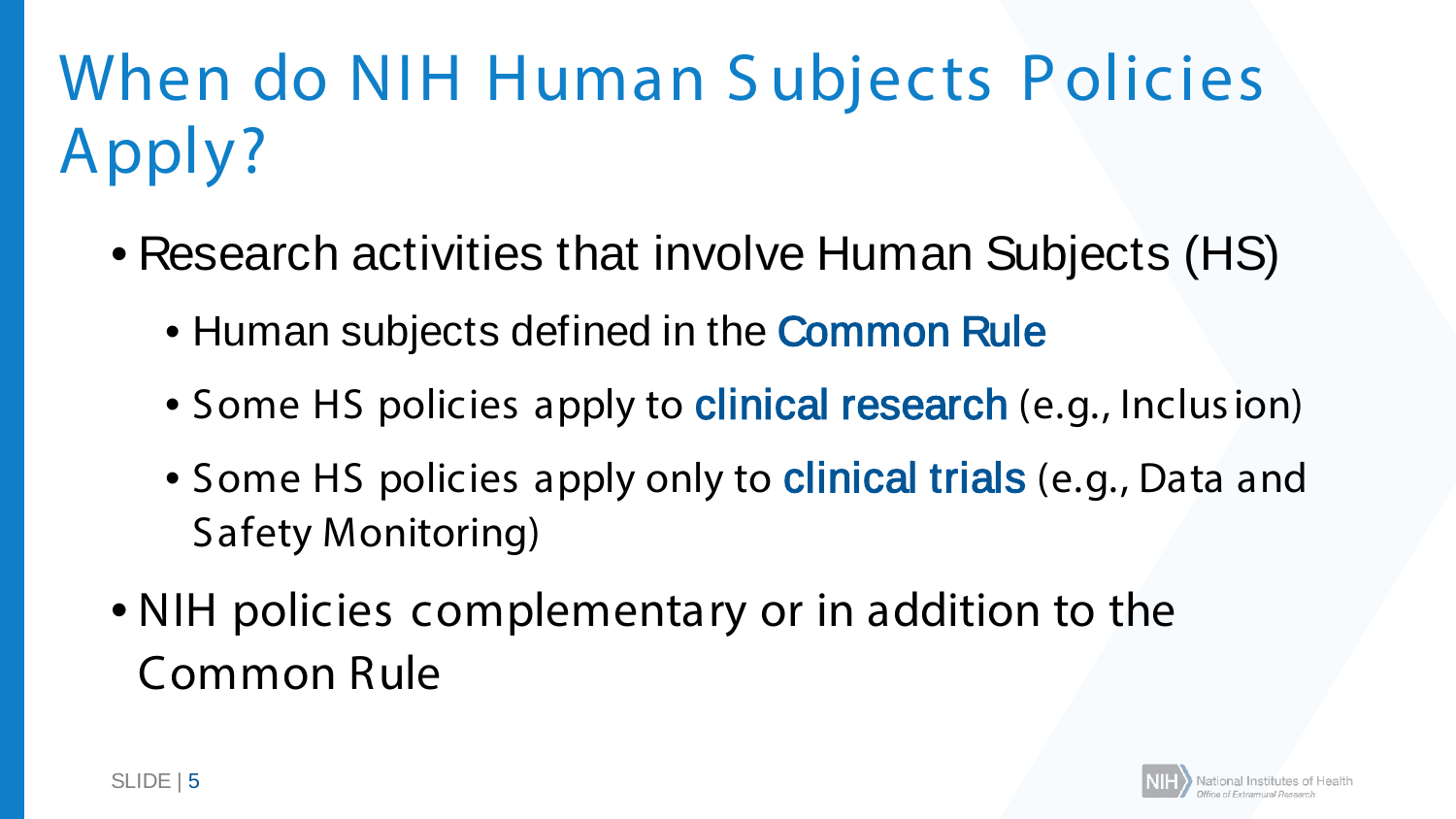### **Decision Tool: Am I Doing Human** Subjects Research

Q National Institutes of Health **Entire Site** Search this Site **Grants & Funding** NIH's Central Resource for Grants and Funding Information ice of Extramural Research **eRA | ANIH Staff | Glossary & Acronyms | FAQs | Help POLICY & COMPLIANCE HOME ABOUT GRANTS NEWS & EVENTS FUNDING ABOUT OER** Home » Policy & Compliance » Human Subjects » Decision Tool: Am I Doing Human Subjects Research? **Policy & Compliance Decision Tool: Am I Doing Human Subjects Research?** 

> The Office of Extramural Research (OER) has developed a quick decision tool that should assist you with determining if your research involves human subjects, may be considered exempt from Federal regulations, or is not considered human subjects research. This tool should not be used as the sole determination of exemption.

Note: Please keep in mind that this tool uses the pre-2018 requirements, so stay tuned for the upcoming changes with the final revisions to the Federal Policy for the Protection of Human Subjects (the Common Rule). For more information, please visit OHRP's page  $\varnothing$ .

#### **OUESTION ONE**

#### Please check which best describes your research:

- $\bigcirc$  For the purpose of this study, at some point there will be an intervention or interaction with subjects for the collection of specimens or biological material or data (including health or clinical data, surveys, focus groups or observation of behavior).
- $\circlearrowright$  This study will involve only the use of secondary analysis of biological material/tissue/specimens or data not collected specifically for this study.
- ) This study will involve materials/specimens or data from deceased individuals only.



 $\mathbf{v}$ 

**NIH Grants Policy Statement** 

Notices of Policy Changes

Compliance & Oversight

**Anti-Sexual Harassment** 

**Application Submission Policies** 

Clinical Trial Requirements + Early Stage and Early Established

**Financial Conflict of Interest** 

**Human Subjects Research** 

Definition of Human Subjects

**Dro and Doot Award Drogoni** 

**Select Policy Topics** 

**Animal Welfare** 

**Investigator Policies** 

Research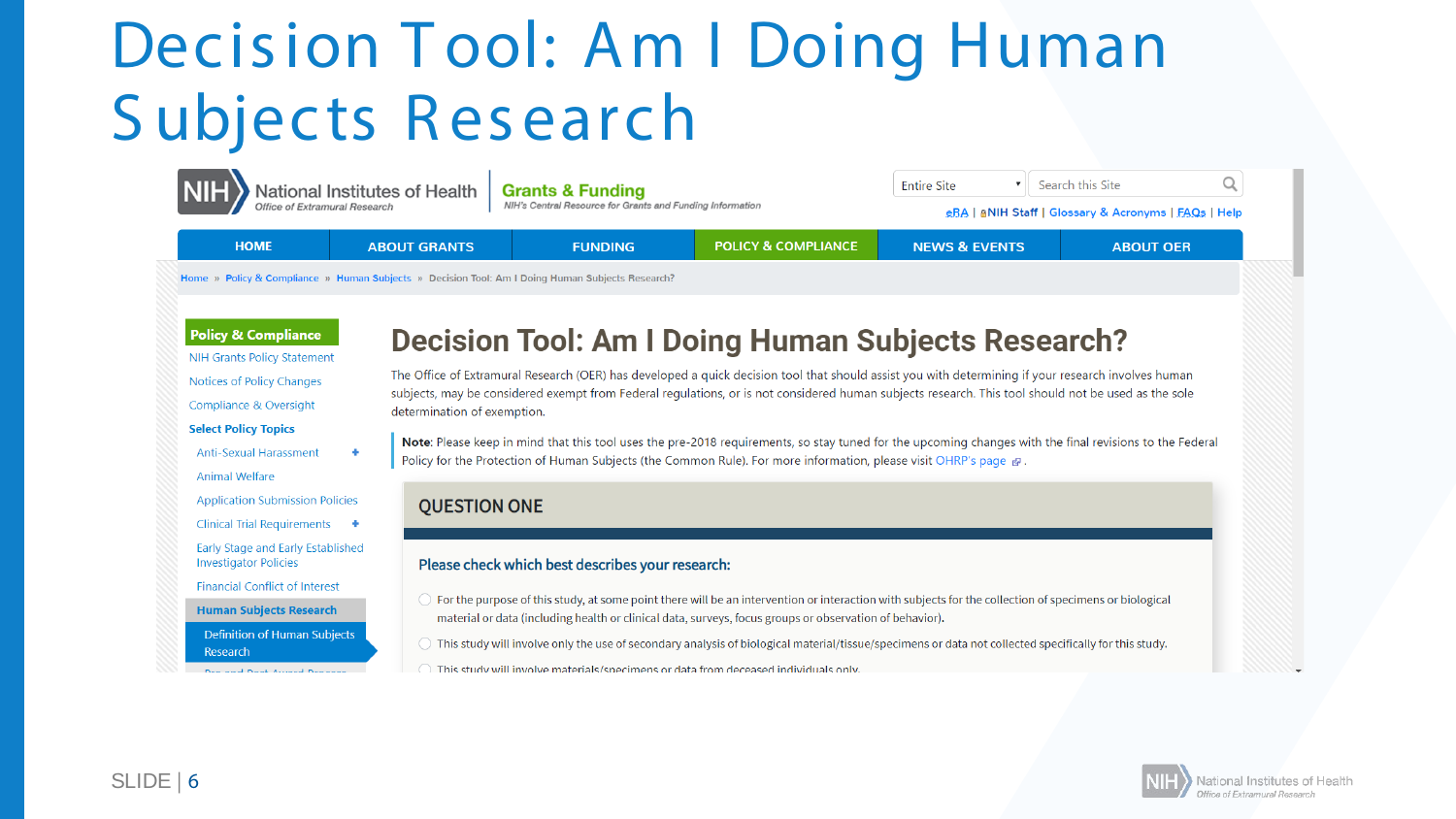### R equired Education In the P rotection of Human Research Participants

- **All key personnel** must have education on the protection of human research participants:
	- Individuals responsible for design and conduct of the research
	- Also applies to key personnel at performance sites
- One-time training

Guide Notices **& [NOT-OD-11-061](https://grants.nih.gov/grants/guide/notice-files/NOT-OD-01-061.html)** *Published* June 5, 2000 & September 5, 2001

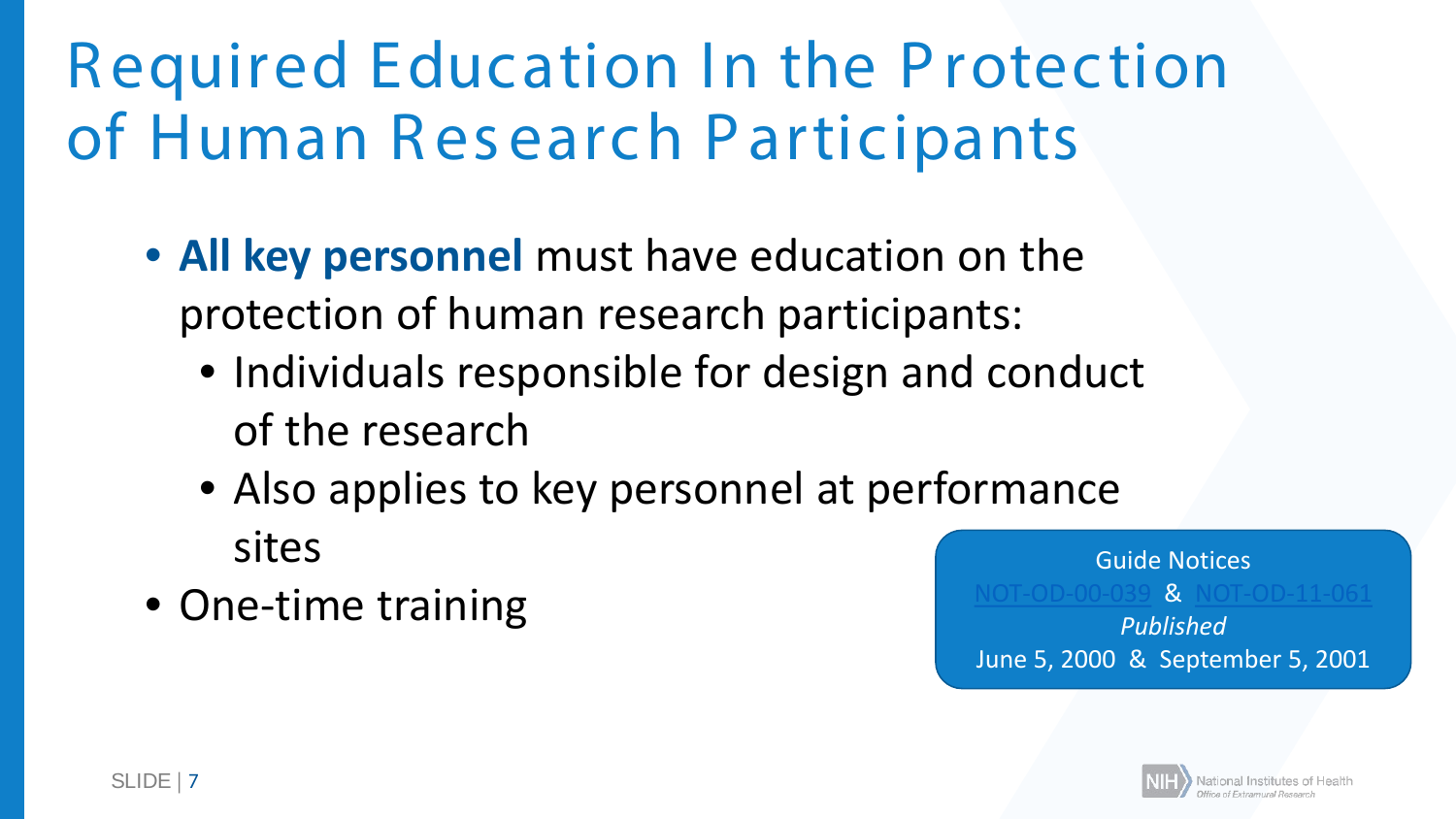### Certificates of Confidentiality (CoC)

- Applicable NIH research ongoing or awarded as of December 13, 2016 is deemed to be issued a Certificate
- Must not disclose identifiable, sensitive information :
	- In any Federal, State, or local civil, criminal, adminis trative, legis lative, or other proceeding
	- To any other pers on not connected with the res earch
- Disclosure permitted only when:
	- Required by Federal, State, or local laws (e.g., reporting child or elder abus e, mandatory dis ease reporting)
	- With participants' consent
	- For other scientific research

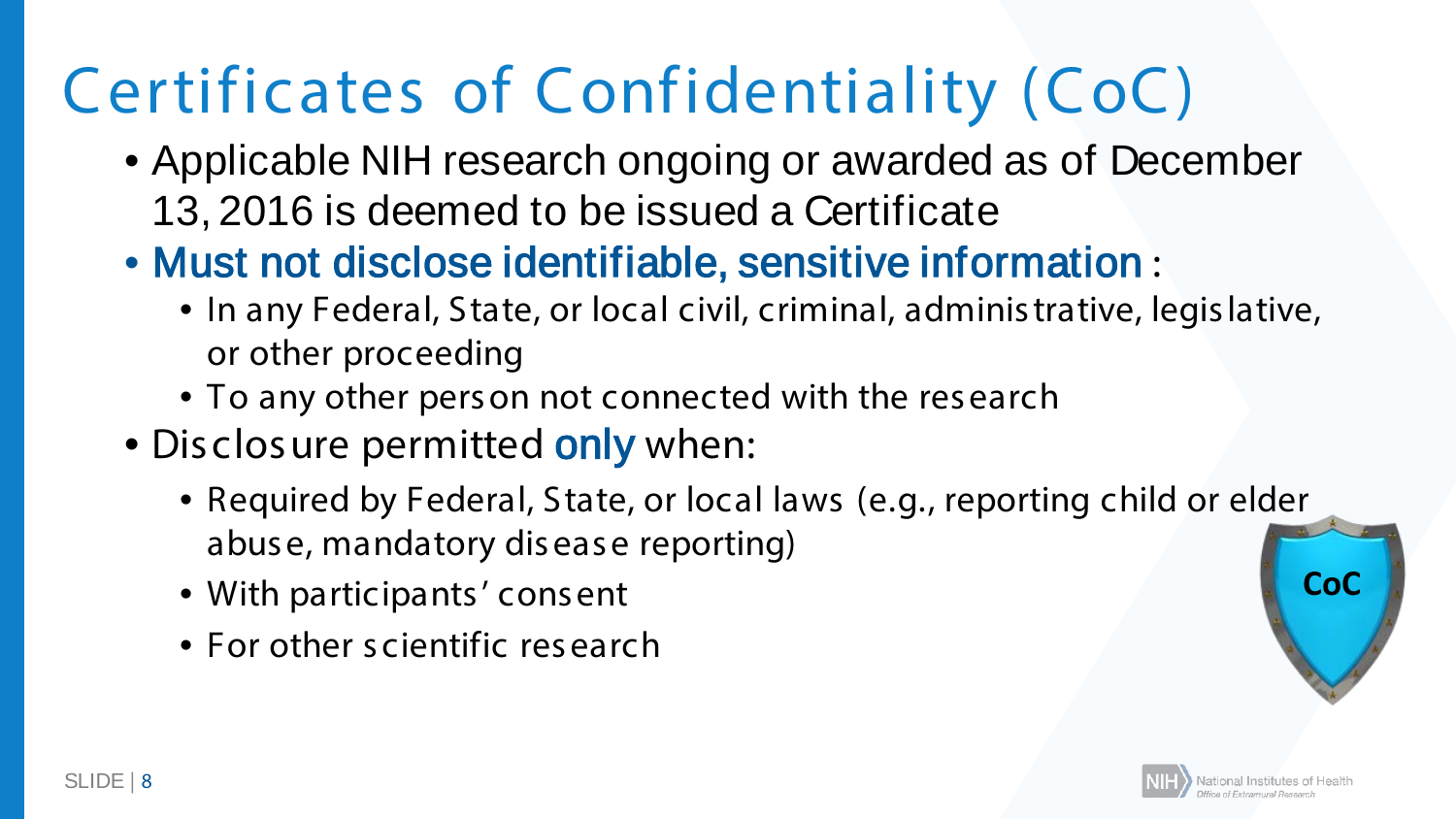### Certificates of Confidentiality (CoC) cont'd

- CoC protects "covered information"
	- Names or any information, documents, or biospecimens
	- If there is a small risk that covered information can be combined wither other data to determine individual's identity
- CoC applies to all copies of the data
	- Secondary researchers must uphold CoC protections
- Covered information protected in perpetuity

Guide Notice [NOT-OD-17-109](https://grants.nih.gov/grants/guide/notice-files/NOT-OD-17-109.html) *Published*  September 7, 2017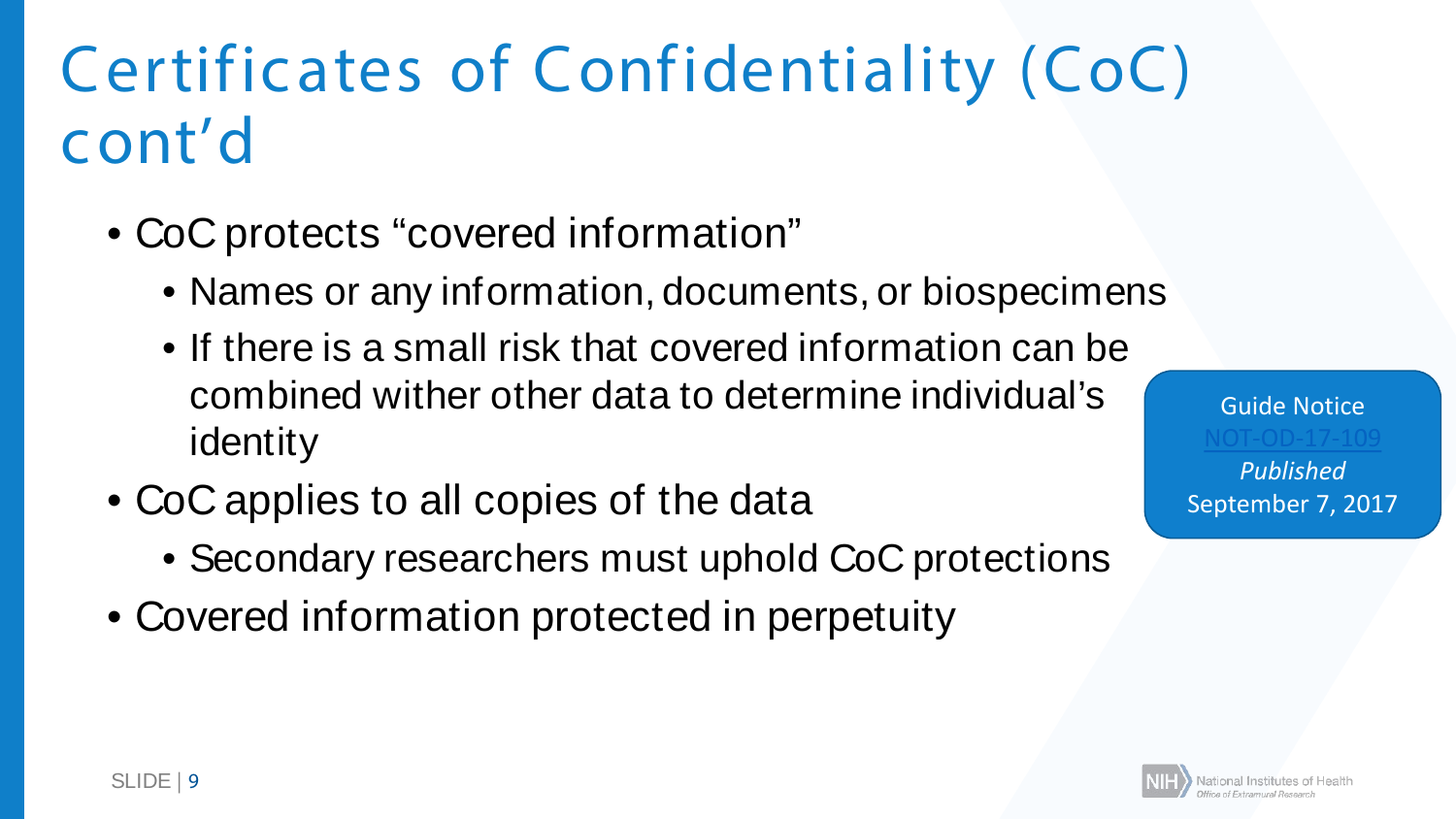### Human Fetal Tissue (HFT)

- NIH implemented the HHS Policy, effective June 5, 2019
- Applicants must provide:
	- a justification of the use of HFT,
	- details regarding procurement and costs,

Guide Notices [NOT-OD-19-128](https://grants.nih.gov/grants/guide/notice-files/NOT-OD-19-128.html) & [NOT-OD-19-137](https://grants.nih.gov/grants/guide/notice-files/NOT-OD-19-137.html) *Published* July 26, 2019 & August 23, 2019

- information about how the applicant/contract offeror will use HFT
- NIH will not accept modular budgets for applications for research involving HFT
- Applications that do not address all required information will be administratively withdrawn and not reviewed

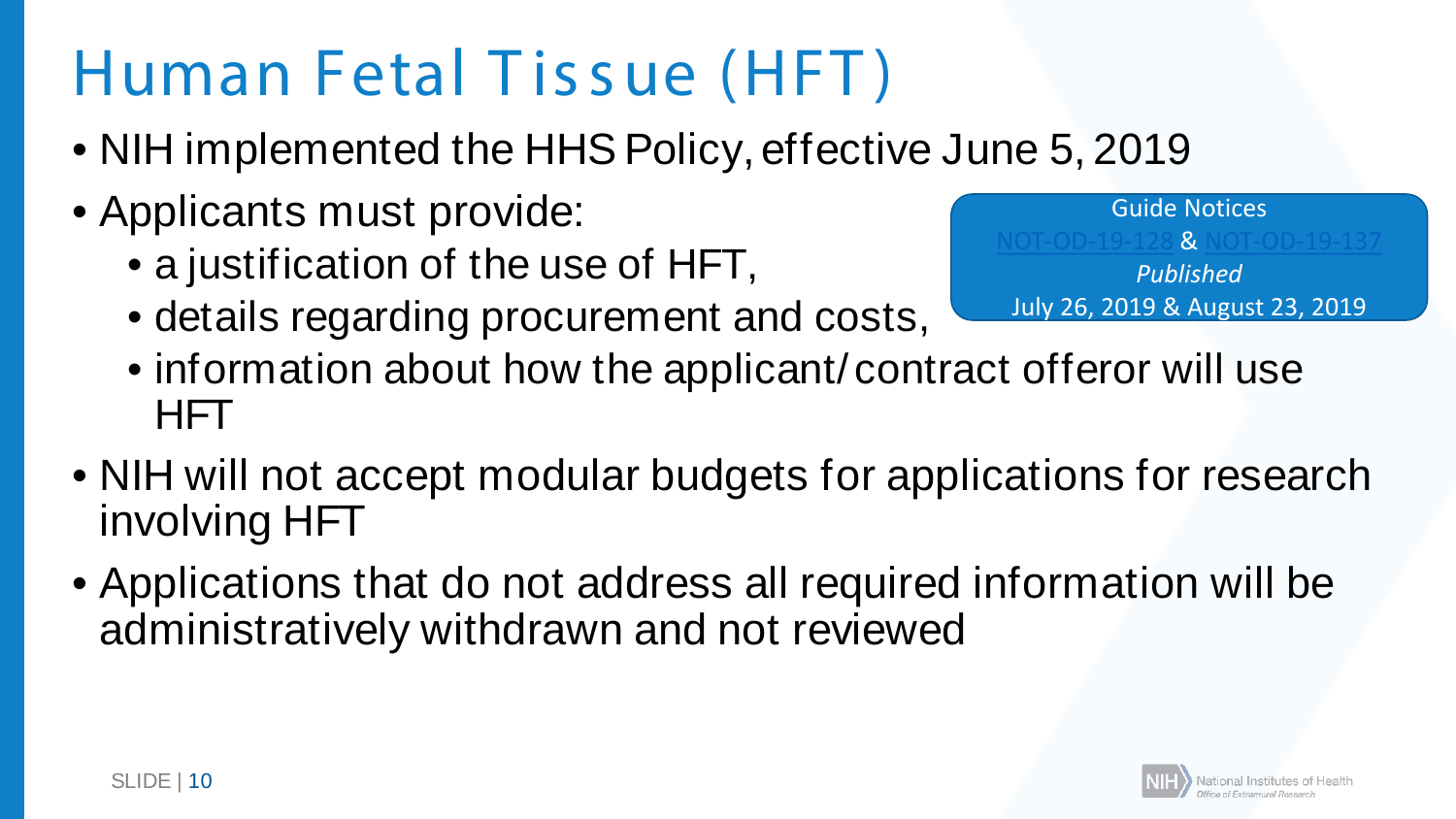### Inclus ion

- Inclusion of women and minorities in all NIH funded or supported clinical research mandated by law
- Additional requirements for Phase III clinical trials
	- Can study be expected to identify potential differences by sex/gender, race, and/or ethnicity



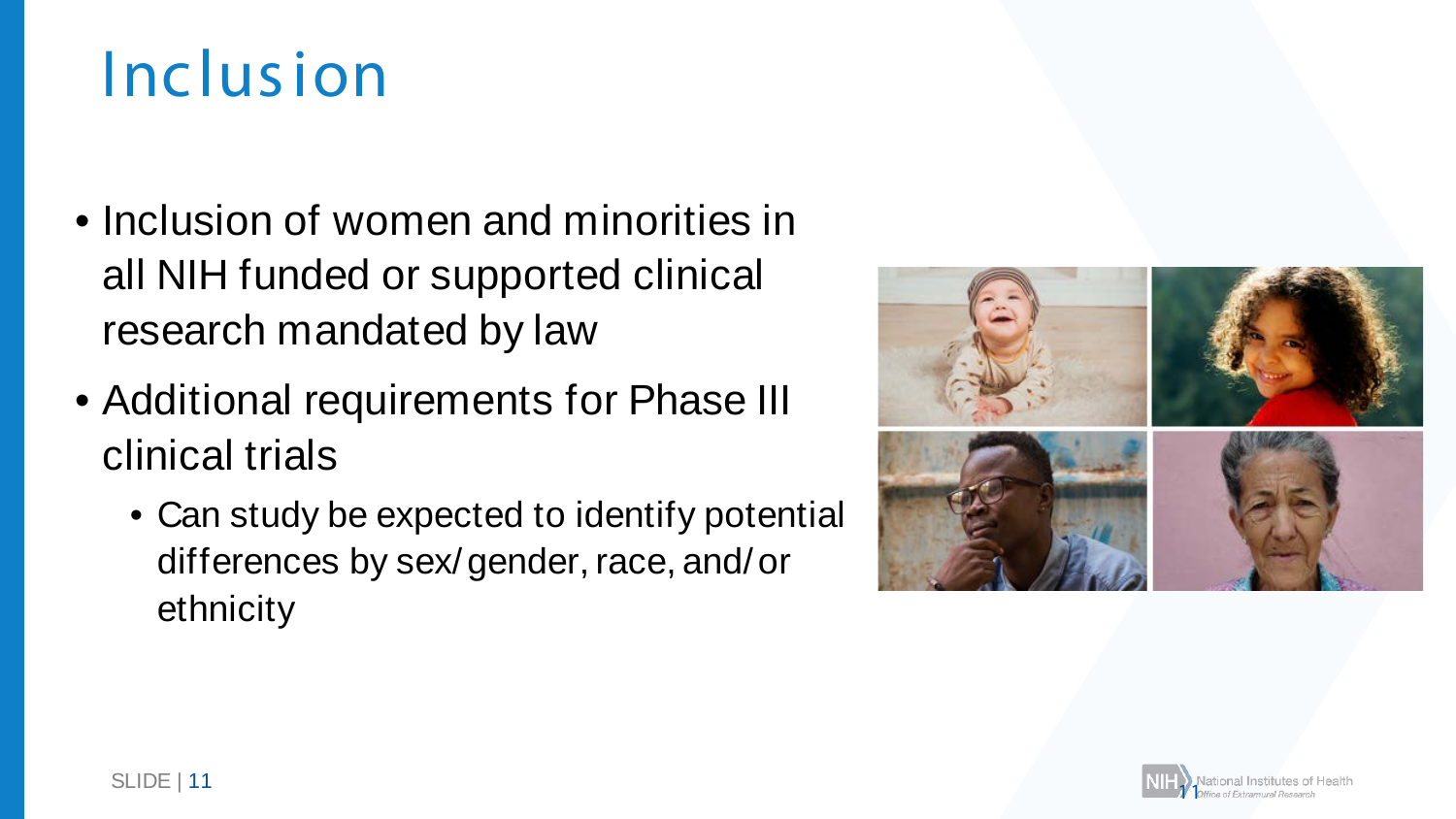### Inclus ion cont'd

- Must include individuals across the lifespan when conducting clinical research, unless there is a scientific or ethical reason to exclude
- Policies Goal: ensure individuals are included in clinical research in a manner appropriate to the scientific question under study



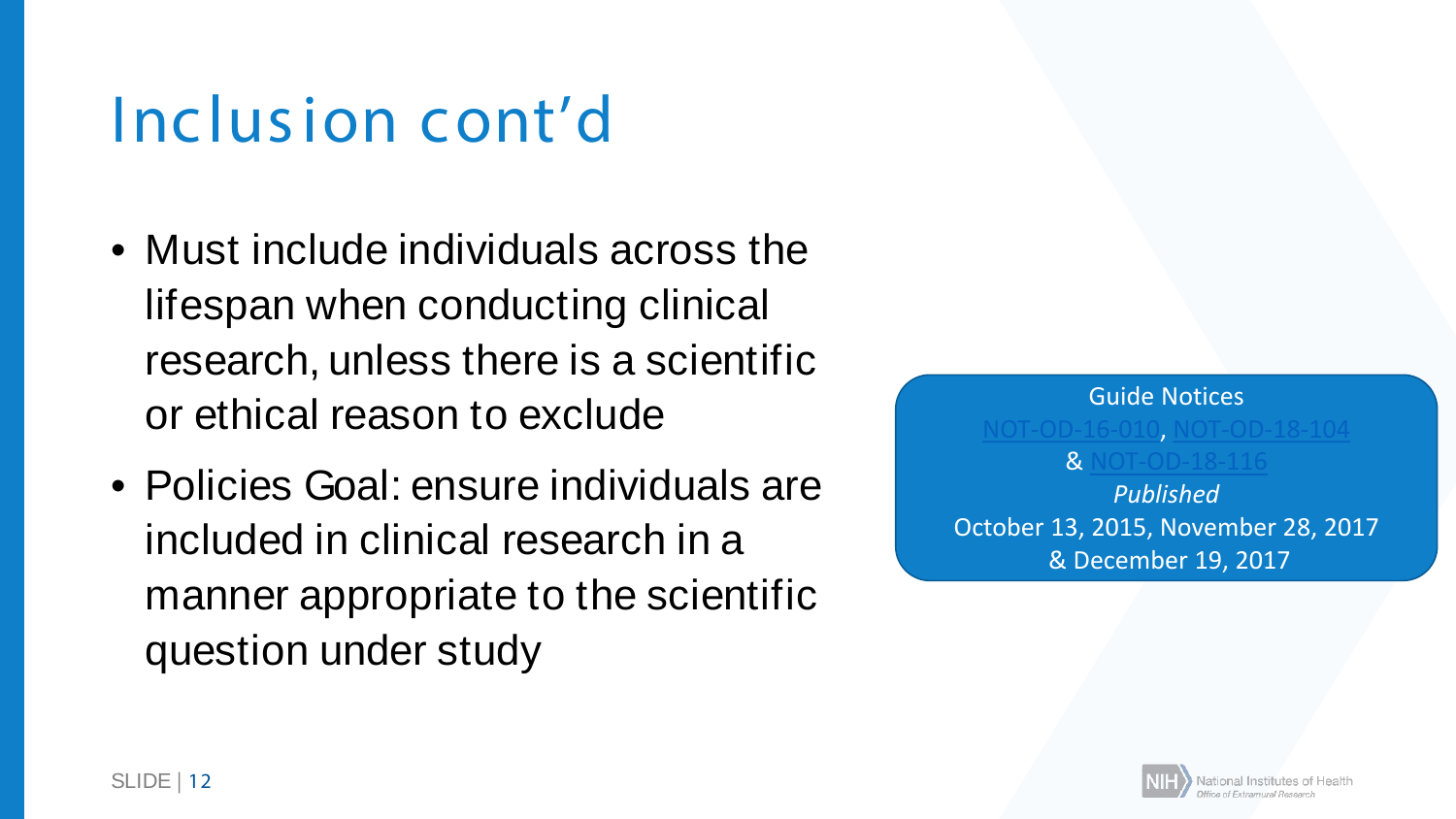# **Objectives**

- Identify NIH policies pertaining to research involving human subjects
- Determine when research involving human subjects is a clinical trial
- Review cons iderations when applying for NIH award for res earch that involves human s ubjects
- Identify NIH resources for investigators conducting research involving human s ubjects

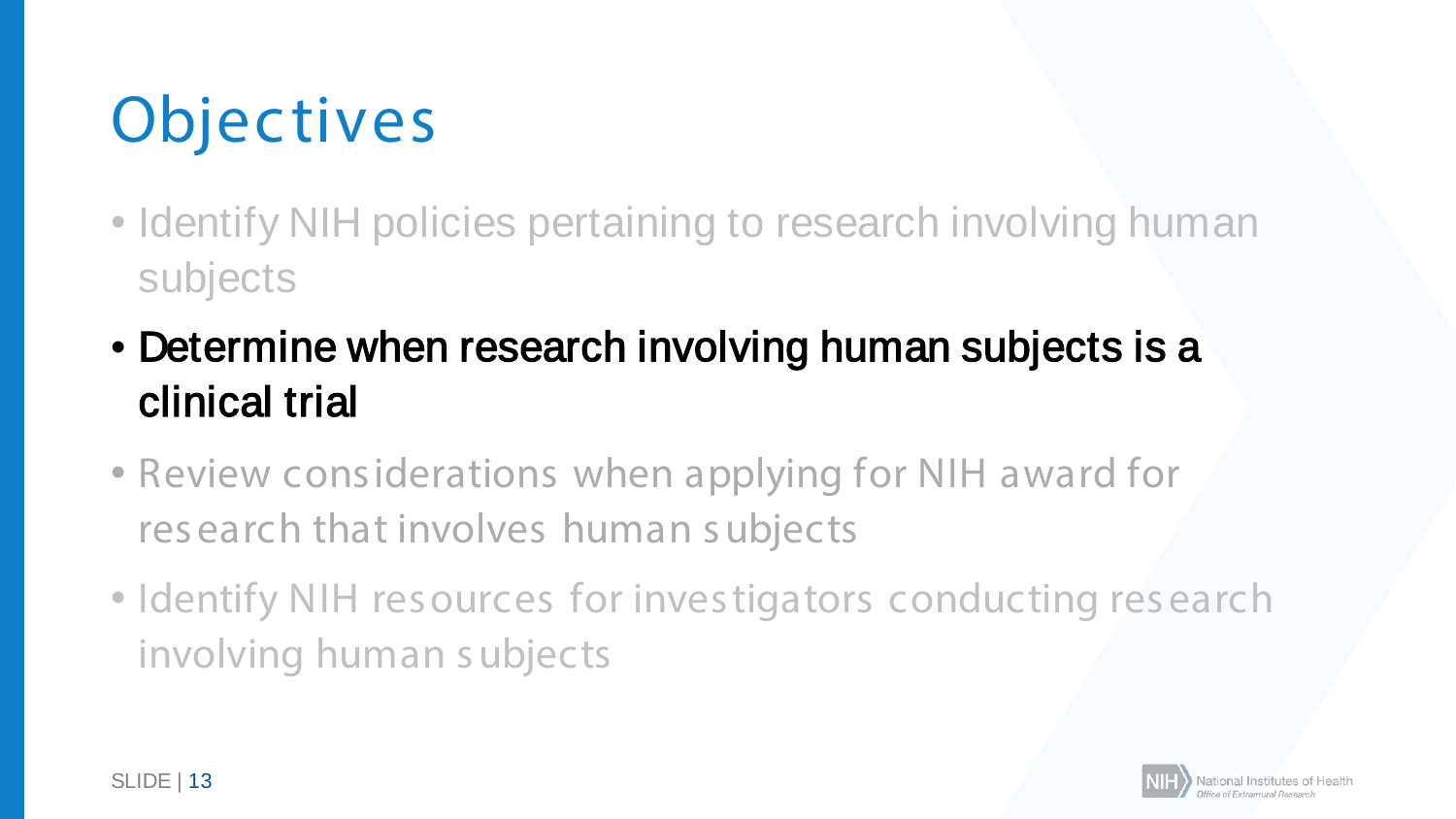### How Does NIH Define a Clinical T rial?

A research study in which one or more human subjects are prospectively assigned to one or more **interventions** (which may include placebo or other control) to evaluate the effects of thos e Mechanistic interventions on health-related biomedical or behavioral outcomes



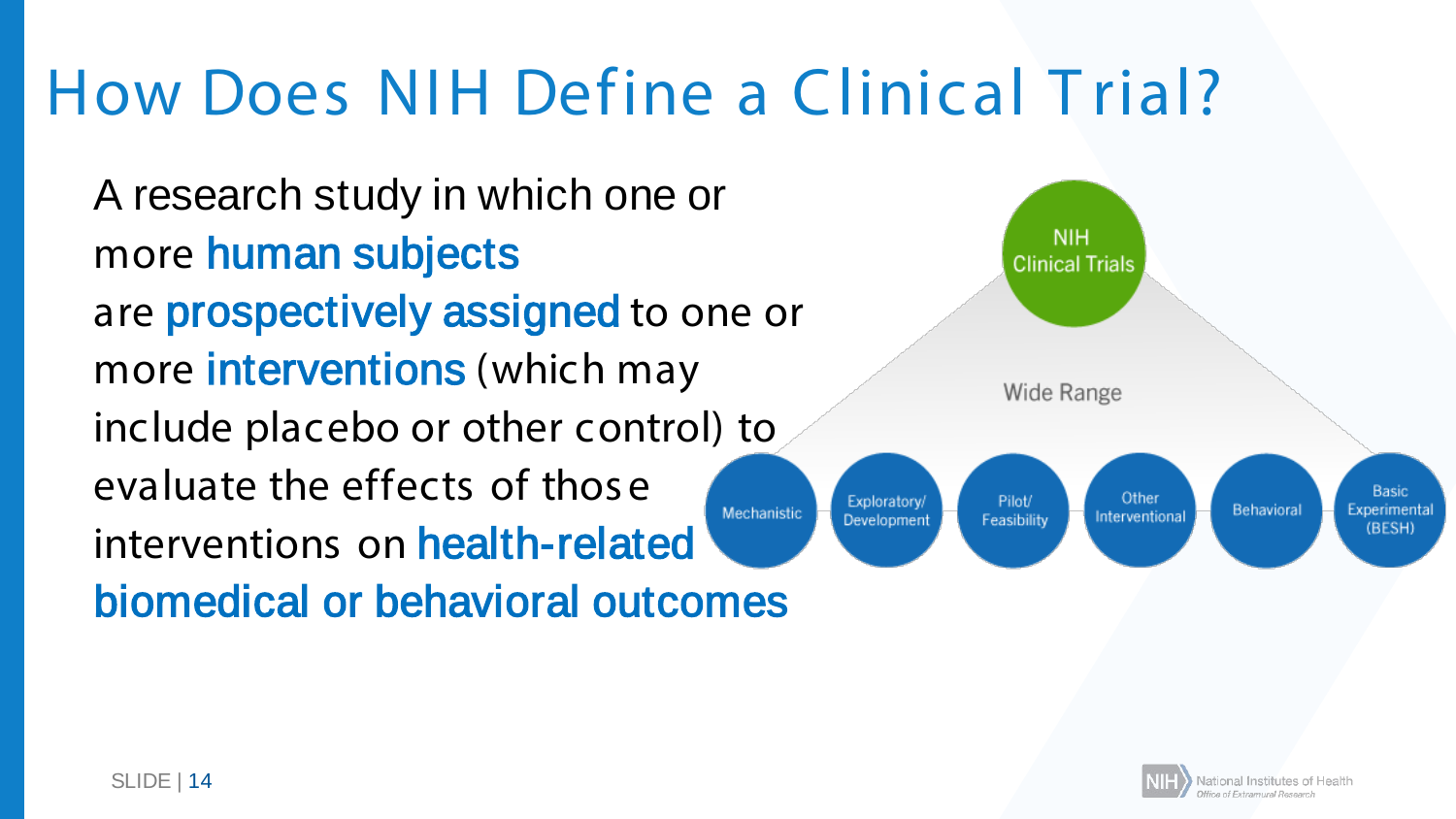### Clinical T rial Ques tionnaire



### Answers determine:

- Appropriate FOA type
- Application form requirements
- Review criteria for evaluation
- Requirement for regis tration and res ults reporting
- Requirement for GCP training

behavioral outcome? **\*\*If YES to all questions, study is a clinical trial**

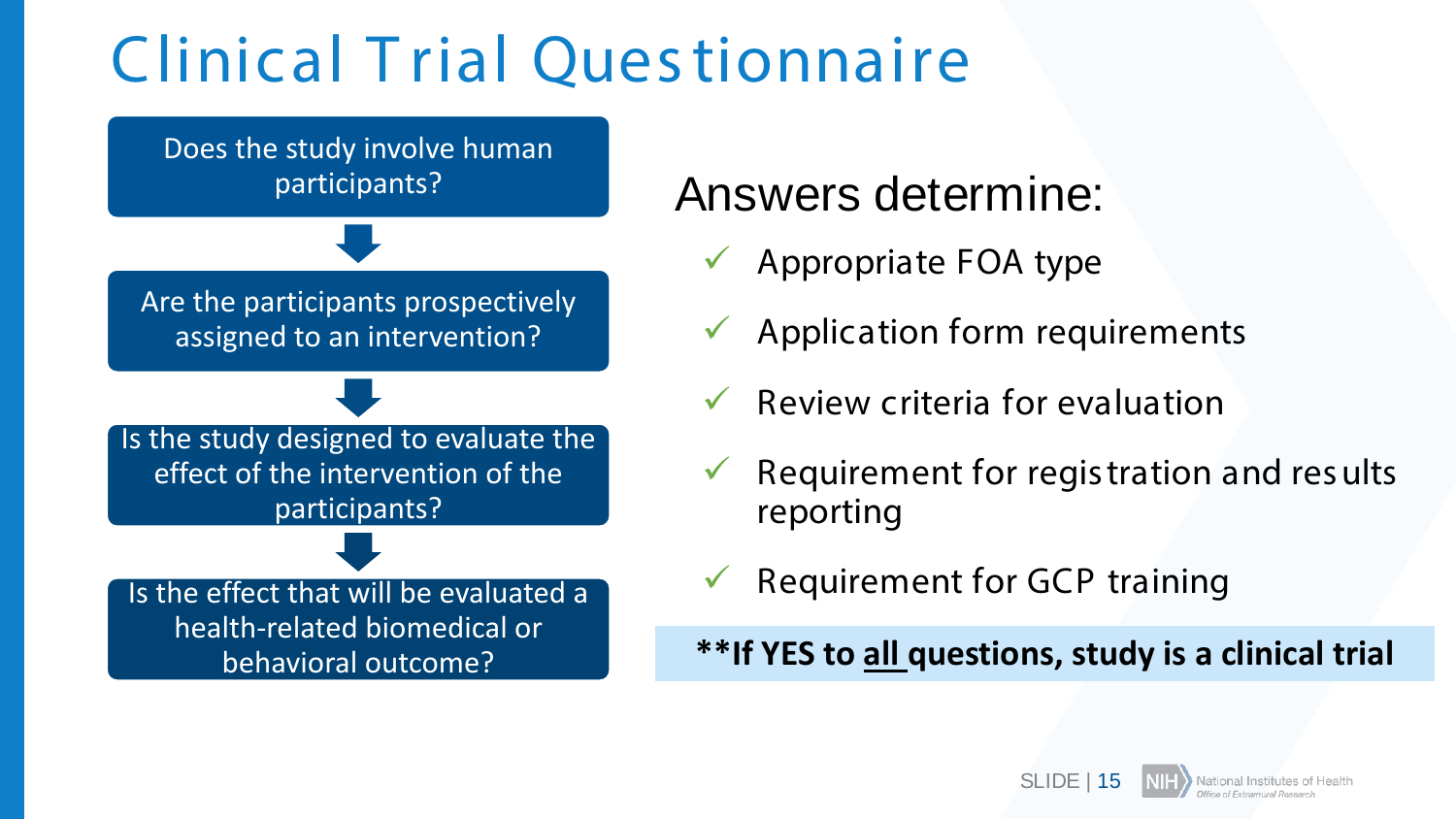### **Clinical Trial Decision Tool**

### **Decision Tool: Does Your Human Subjects Research Study Meet the NIH Definition of a Clinical Trial?**

To learn more about the considerations for each question, use the decision tool below:

Note for ancillary studies: When answering the following questions, take into account only the work being proposed in the ancillary study, not the work being done in the parent project.

### **QUESTION ONE**

### Does the study involve human participants?

Unsure how to respond? Our case studies and FAQs may help you decide.

 $\bigcirc$  Yes

 $\bigcirc$  No

**Next** 

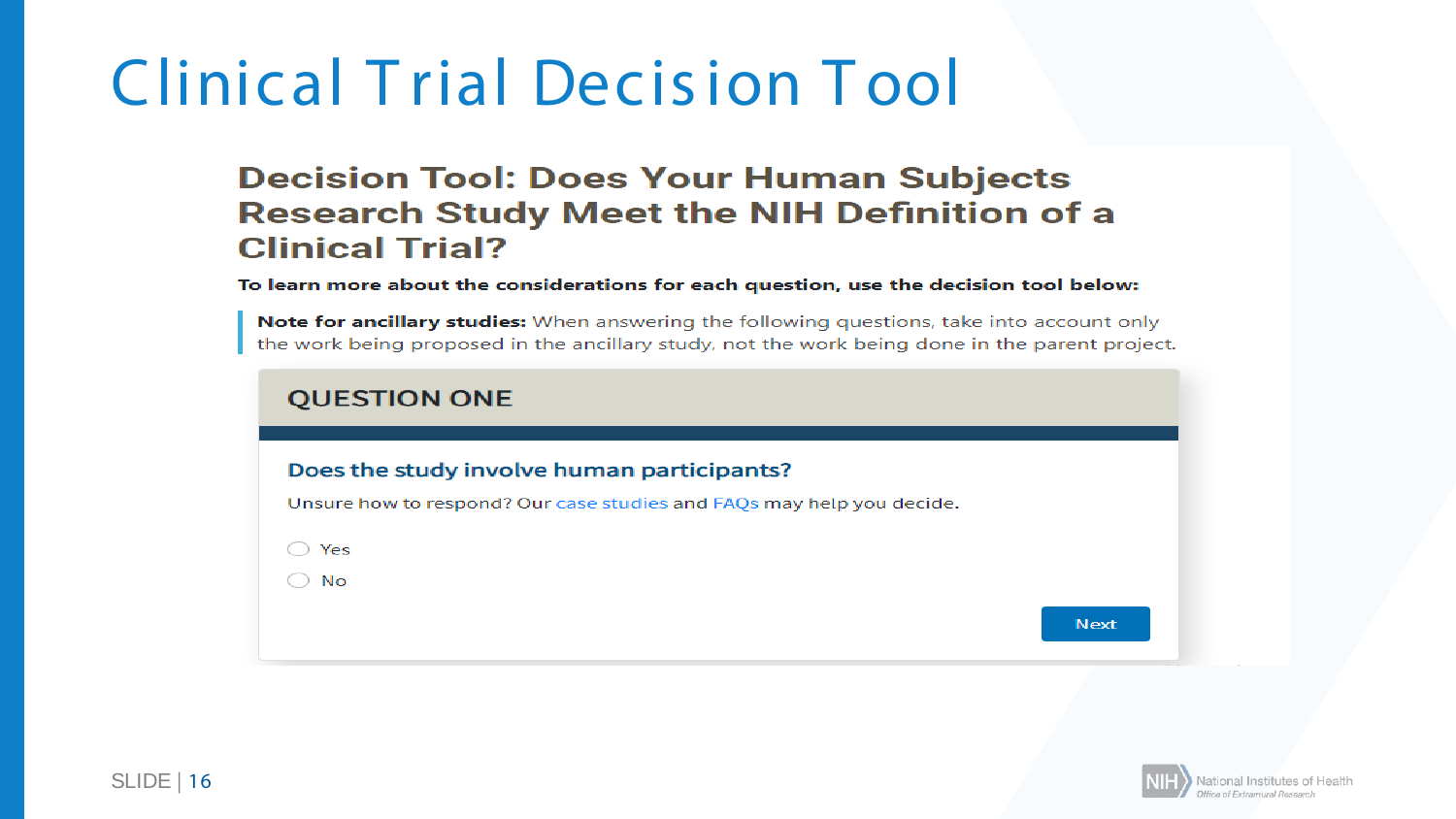### Funding Opportunity Announcement (FOA) for Clinical T rials

- Applications involving clinical trials must be submitted to clinical-trial specific FOAs
- Applications submitted to incorrect FOA will be administratively withdrawn
- Purpose:

Guide Notice: [NOT-OD-16-147](https://grants.nih.gov/grants/guide/notice-files/not-od-16-147.html) Published September 16, 2016

- Improve NIH's ability to identify proposed clinical trials
- Ens ure key pieces of trial-s pecific information are s ubmitted with each application
- Uniformly apply trial-s pecific review criteria

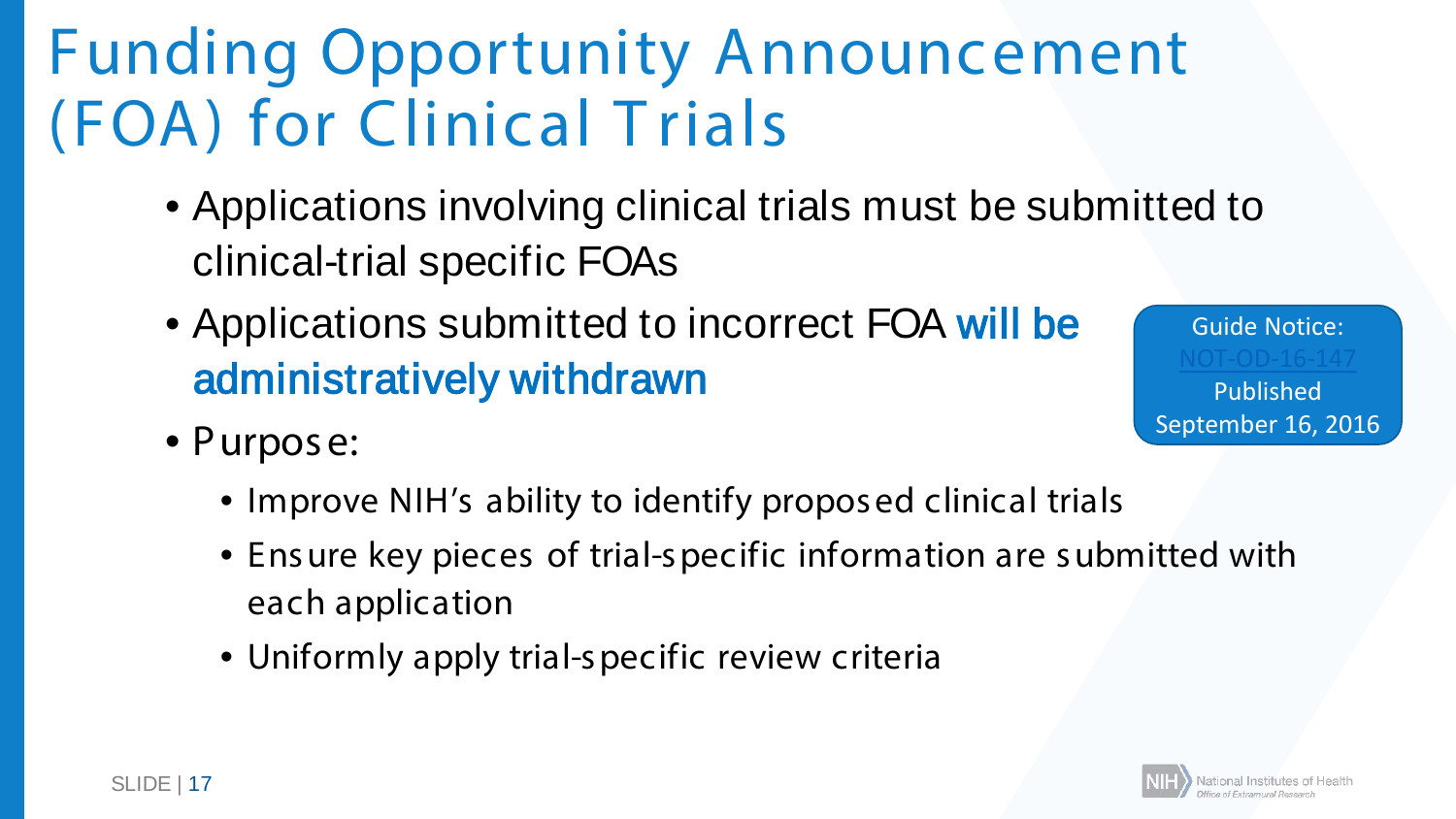### B as ic Experimental S tudies with Humans (BES H) FOAs

- BESH studies meet definition for BOTH:
	- Basic Research
	- NIH clinical trial

Guide Notices  $8$  Not-od-19-126 *Published* July 20, 2018 & July 24, 2019

- \*NIH extended interim policy flexibilities for registration and res ults reporting through September 24, 2021
- Registration and results reporting is still expected for BESH FOAs , but with \*flexibility to us e alternative publicly available platforms (other than Clinicaltrials .gov)
- \*NOTE: The flexibilities only apply to BESH s tudies funded through BESH FOAs

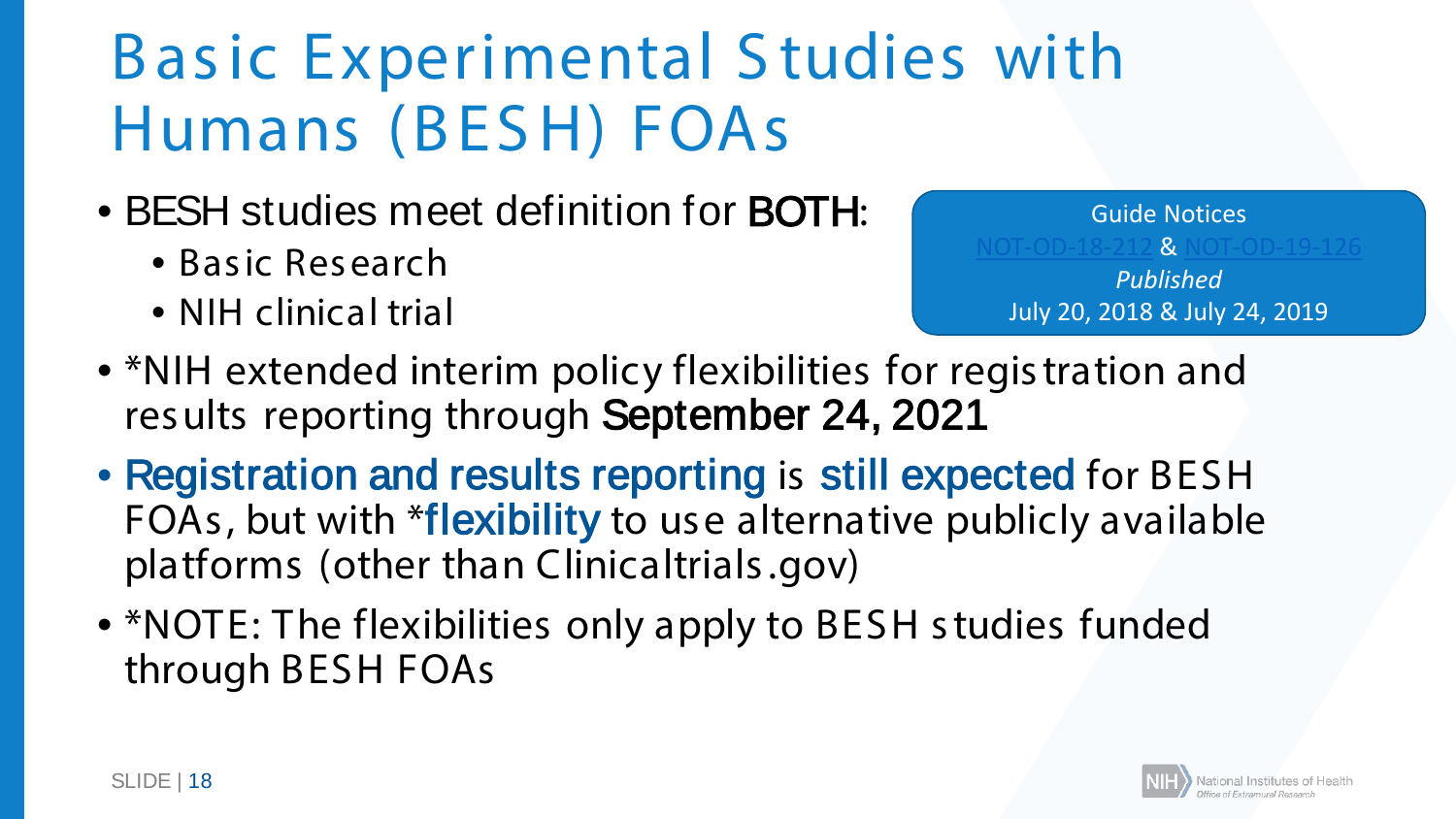Dis s emination of NIH- Funded Clinical T rial Information

Policy Requires Registration and Reporting:

- **SUBMIT** a plan in the application outlining compliance with the policy
- REGISTER the clinical trial no later than 21 days after enrolling the firs t participant
- REPORT Submit summary results no later than one year after primary completion date



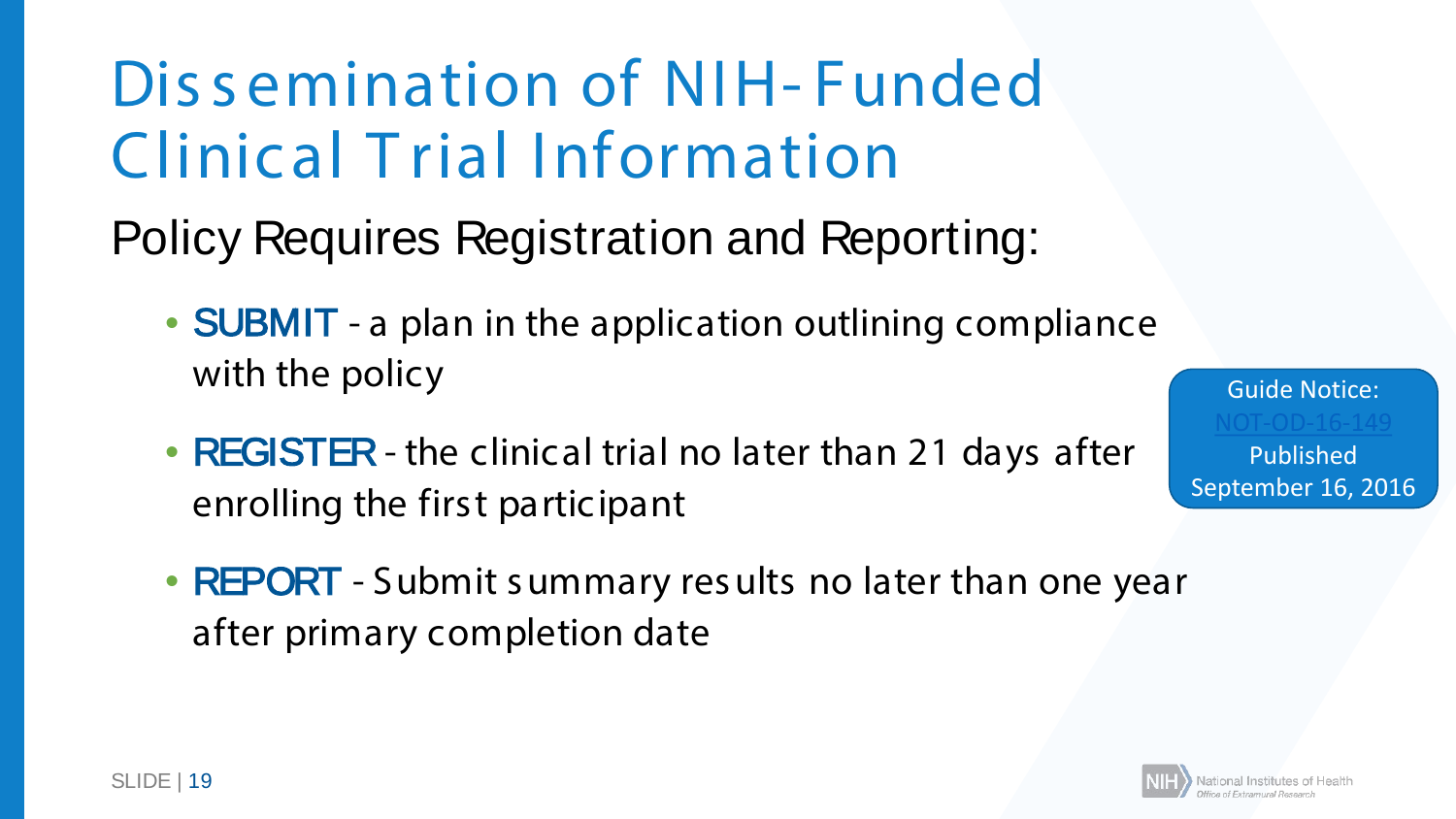### Good Clinical Practice Training (GCP)

- All NIH-funded clinical investigators and clinical trial staff involved in the design, conduct, oversight, or management of clinical trials should be trained in GCP
- GCP training can be achieved through :
	- class or course
	- academic training program
	- certification from a recognized clinical research professional organization
- Training should be refreshed every 3 years



Guide Notice: [NOT-OD-16-148](https://grants.nih.gov/grants/guide/notice-files/not-od-16-148.html) Published September 16, 2016

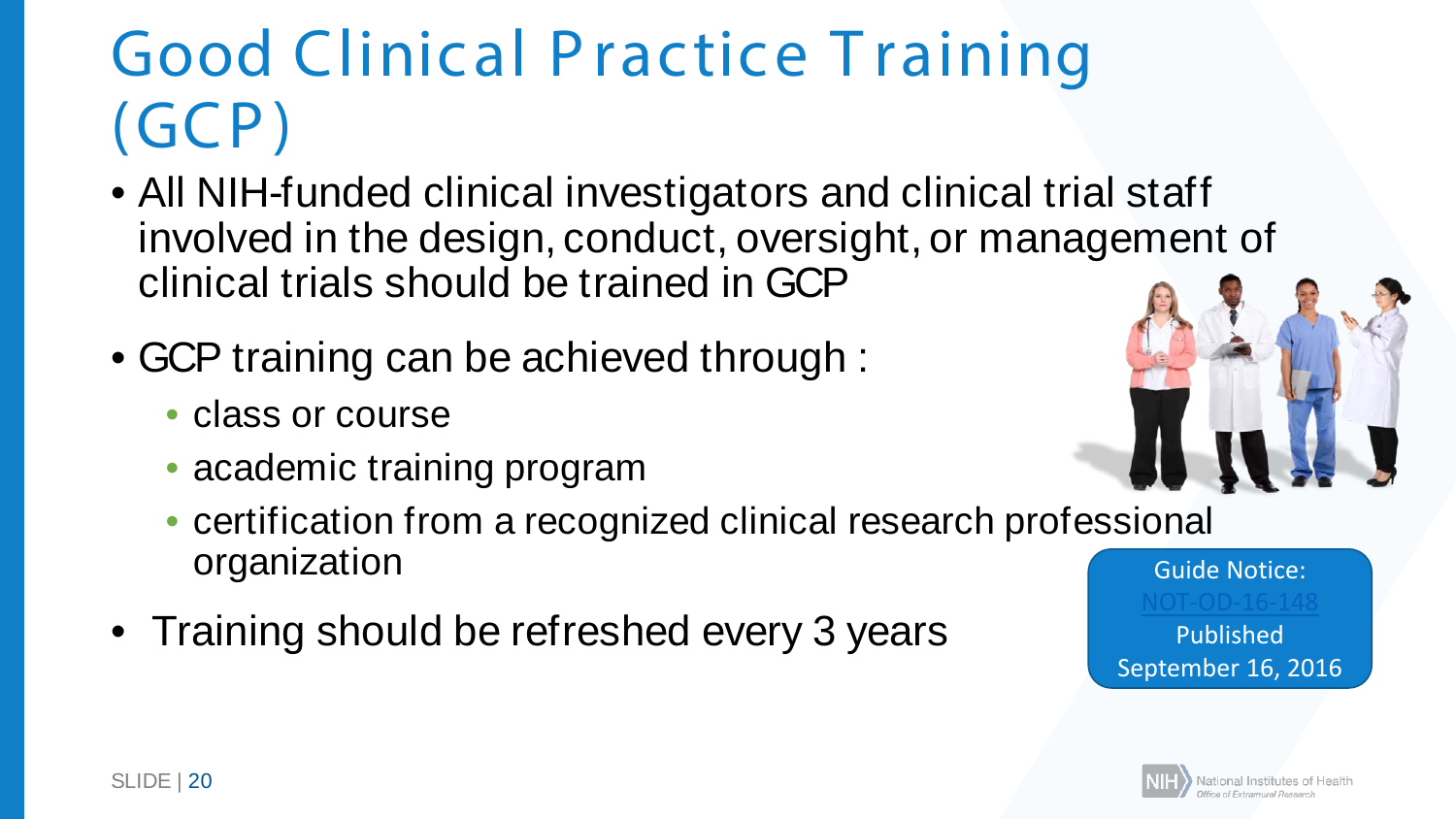# Data and Safety Monitoring

- Clinical trials must submit a Data and Safety monitoring plan
	- Address overall data and safety monitoring framework

Guide Notices **& [NOT-OD-00-038](https://grants.nih.gov/grants/guide/notice-files/not-od-00-038.html)** *Published* June 10, 1998 & June 5, 2000

- Describe procedures for adverse event reporting
- Identify the monitor (e.g. PI, independent safety monitor, DSMB, etc.)
- Data and Safety Monitoring Board (DSMB) generally required for NIH-defined phase III trials

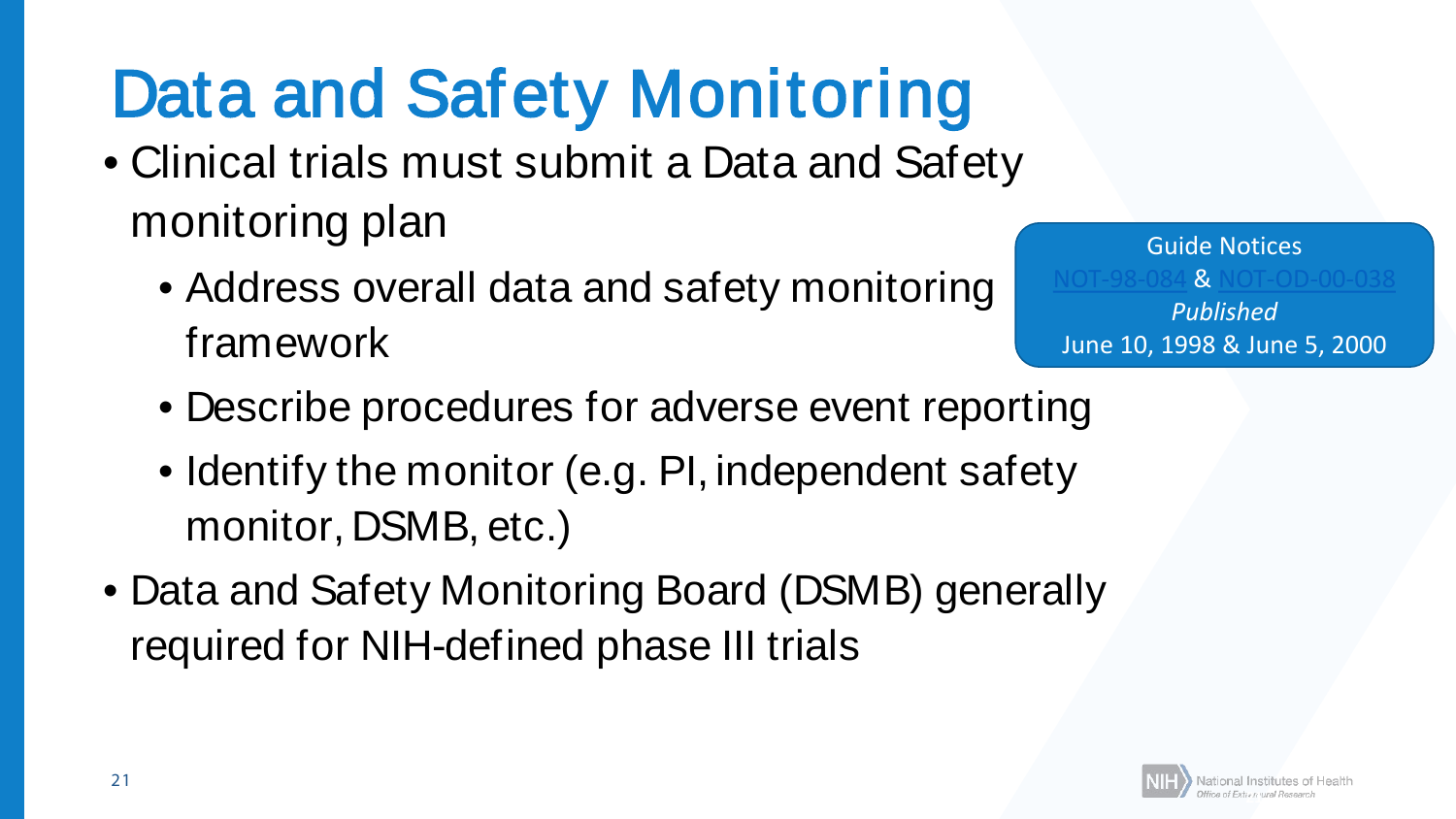## **Objectives**

- Identify NIH policies pertaining to research involving human subjects
- Determine when research involving human subjects is a clinical trial
- Review considerations when applying for an NIH award for research that involves human subjects
- Identify NIH resources for investigators conducting research involving human s ubjects

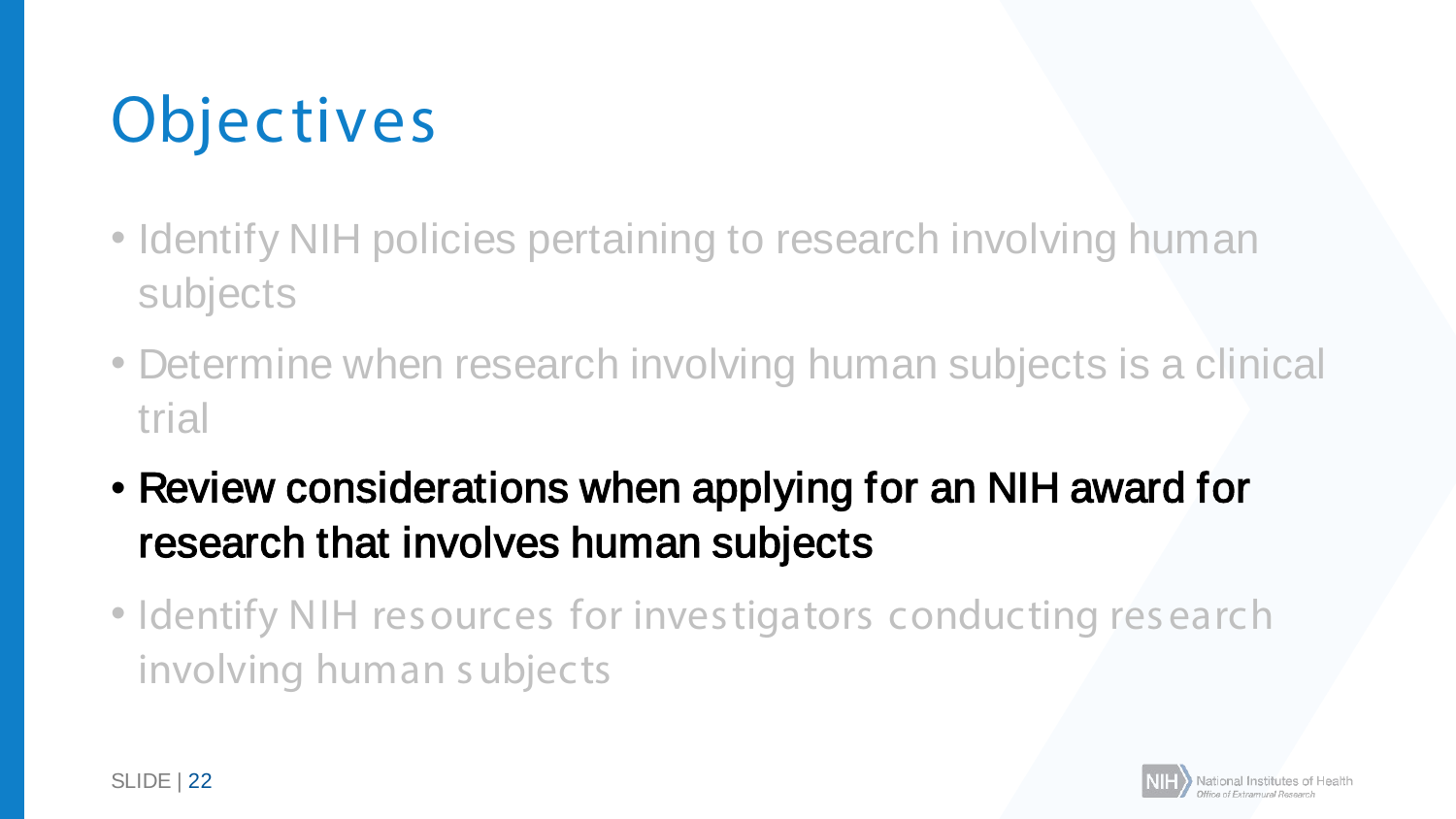### Us ing the Human S ubjects and Clinical T rial Form

| <b>Form Section</b>                                                    | If answered "No" to any<br>questions in Clinical Trial<br><b>Questionnaire</b> | If answered "Yes" to all<br>questions in Clinical Trial<br><b>Questionnaire</b> |
|------------------------------------------------------------------------|--------------------------------------------------------------------------------|---------------------------------------------------------------------------------|
| <b>Section 1</b><br><b>Basic Information</b>                           | Required                                                                       | Required                                                                        |
| <b>Section 2</b><br><b>Study Population Characteristics</b>            | Required; some fields optional if<br>exemption 4                               | Required                                                                        |
| <b>Section 3</b><br><b>Protection and Monitoring Plans</b>             | Some fields required; some fields<br>optional                                  | Required                                                                        |
| <b>Section 4</b><br><b>Protocol Synopsis</b>                           | Not permitted                                                                  | Required                                                                        |
| <b>Section 5</b><br><b>Other Clinical Trial-related</b><br>Attachments | Not permitted                                                                  | Required only if specified in<br><b>FOA</b>                                     |

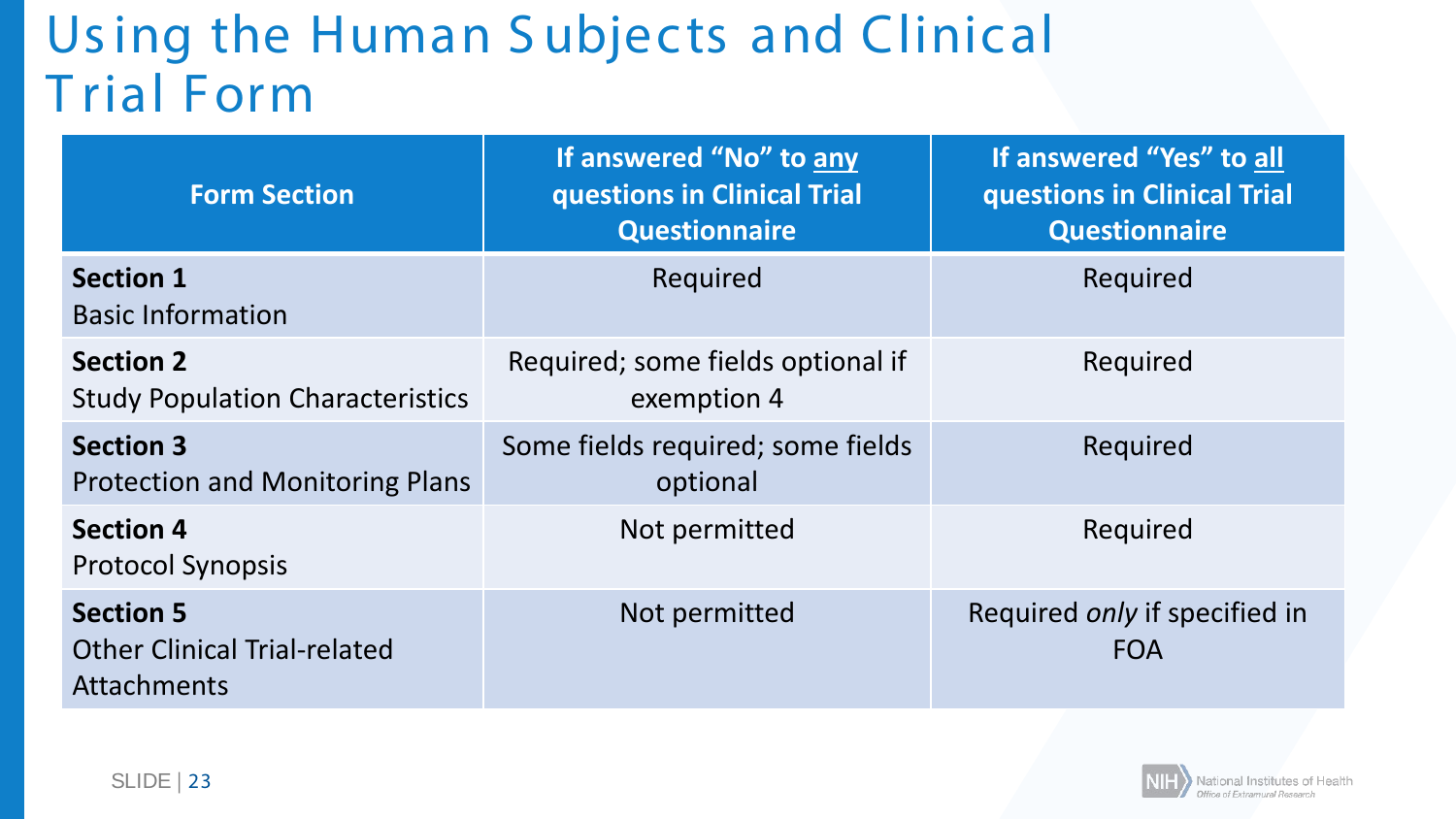## Plan Protection of Human Subjects

### 1. Risks

- Study population, assignment and procedures
- Sources of materials –access to identifiers
- Potential Risks for ALL research interventions: physical, ps ychological, s ocial, legal

### 2. Adequacy of Protection Against Risks

- The consenting process
- Procedures to minimize identified ris ks , including protecting participant privacy
- Additional protections for vulnerable s ubjects



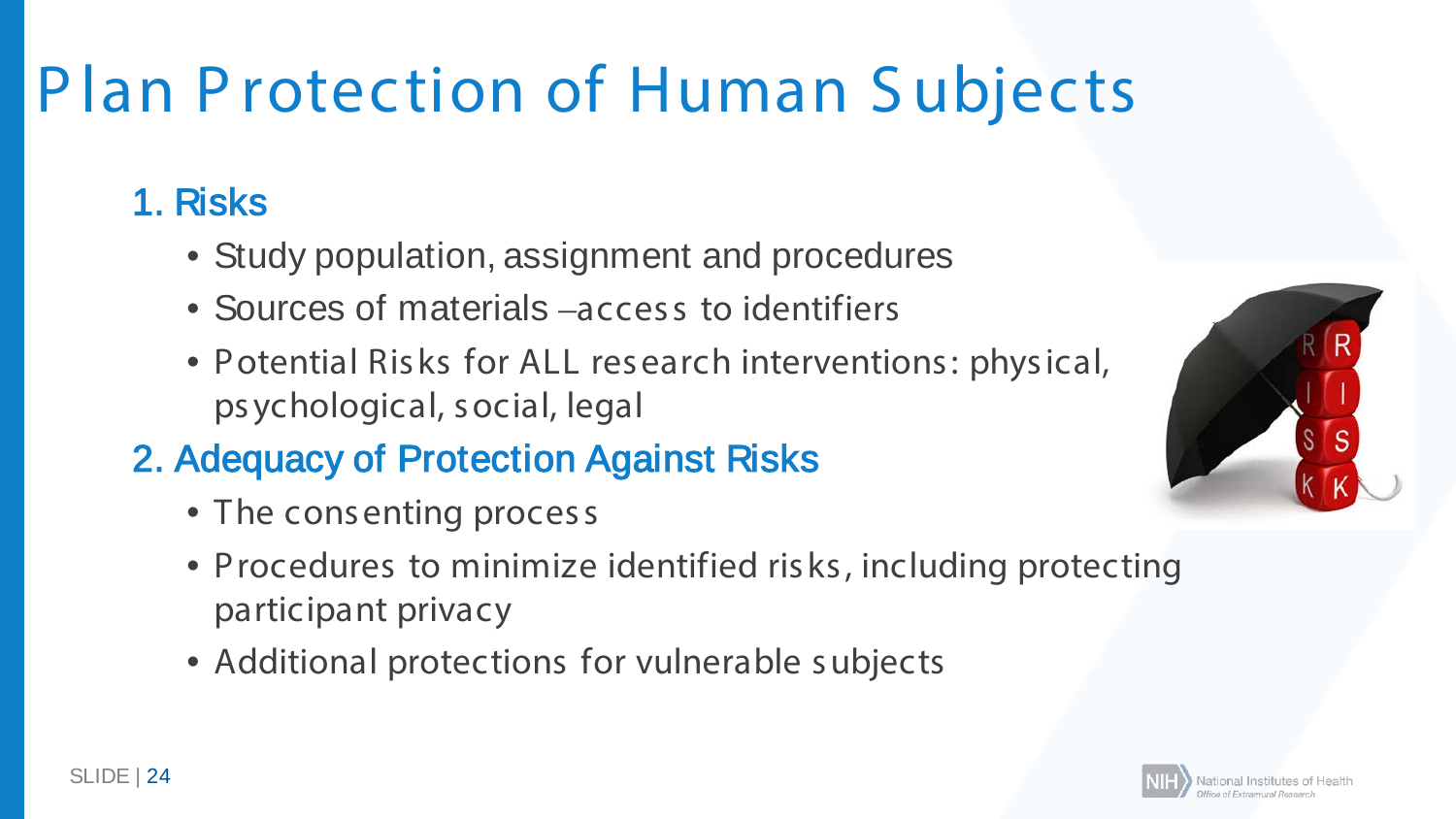**Plan Protection of Human Subjects** cont'd

- 3. Potential Benefits of Research to Human Subjects and Others
	- Discuss risks in relation to anticipated benef<sup>14</sup>
	- In some cases, there is no direct benefit to subjects
	- Do not include financial compensation
- 4. Importance of Knowledge to be Gained
	- Discuss in relation to risks



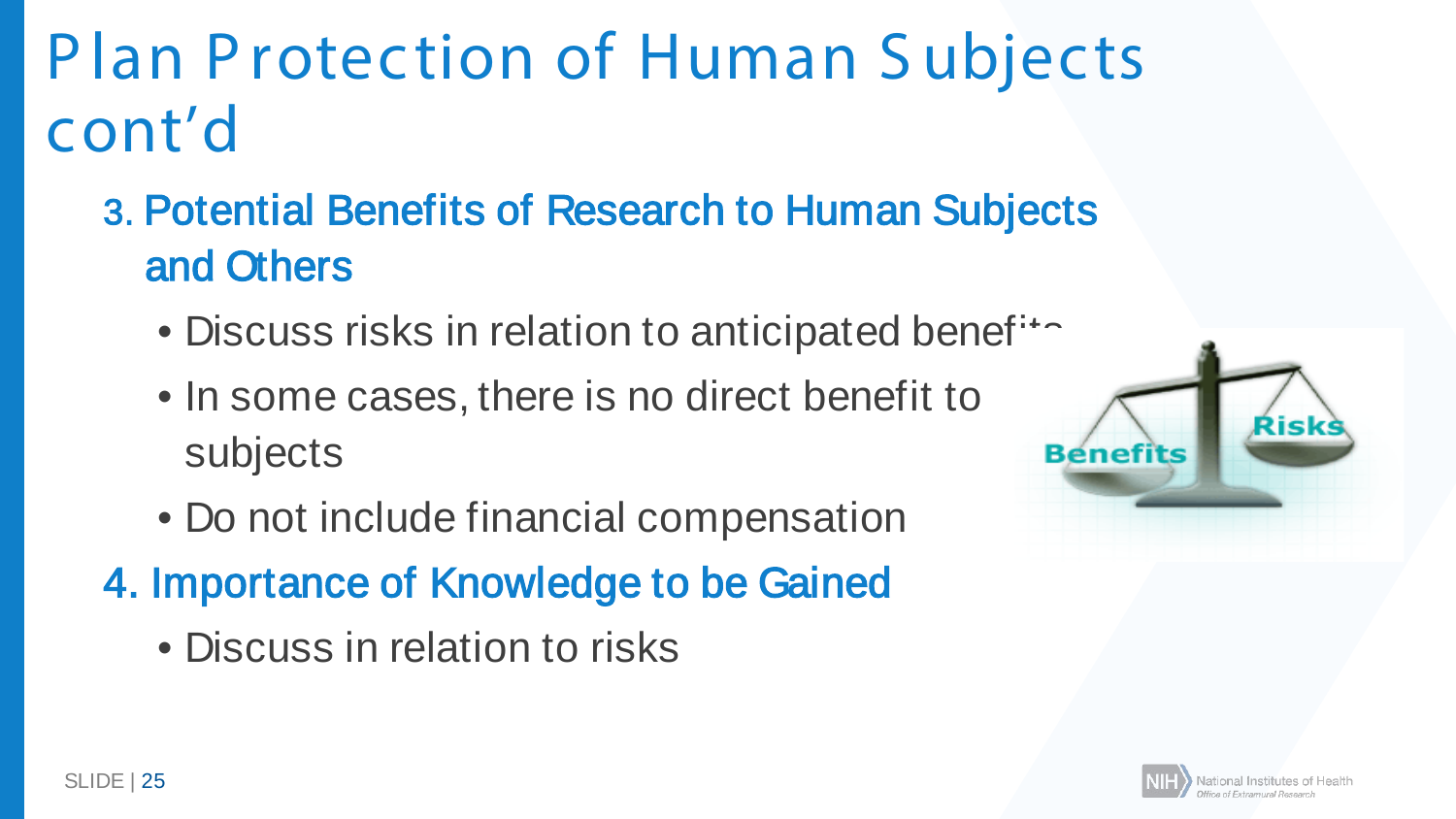### P lan P rotection of Human S ubjects cont'd

- Don't assume reviewers will understand what you mean
	- Explain how, what, when, where, why and who
- Common human subject issues identified in peer review:
	- Physical or psychological risks not adequately addressed
	- Inadequate protections for vulnerable populations
	- Source of specimen and/or data
	- Incidental findings not addressed
	- Missing or inadequate Data & Safety Monitoring Plans

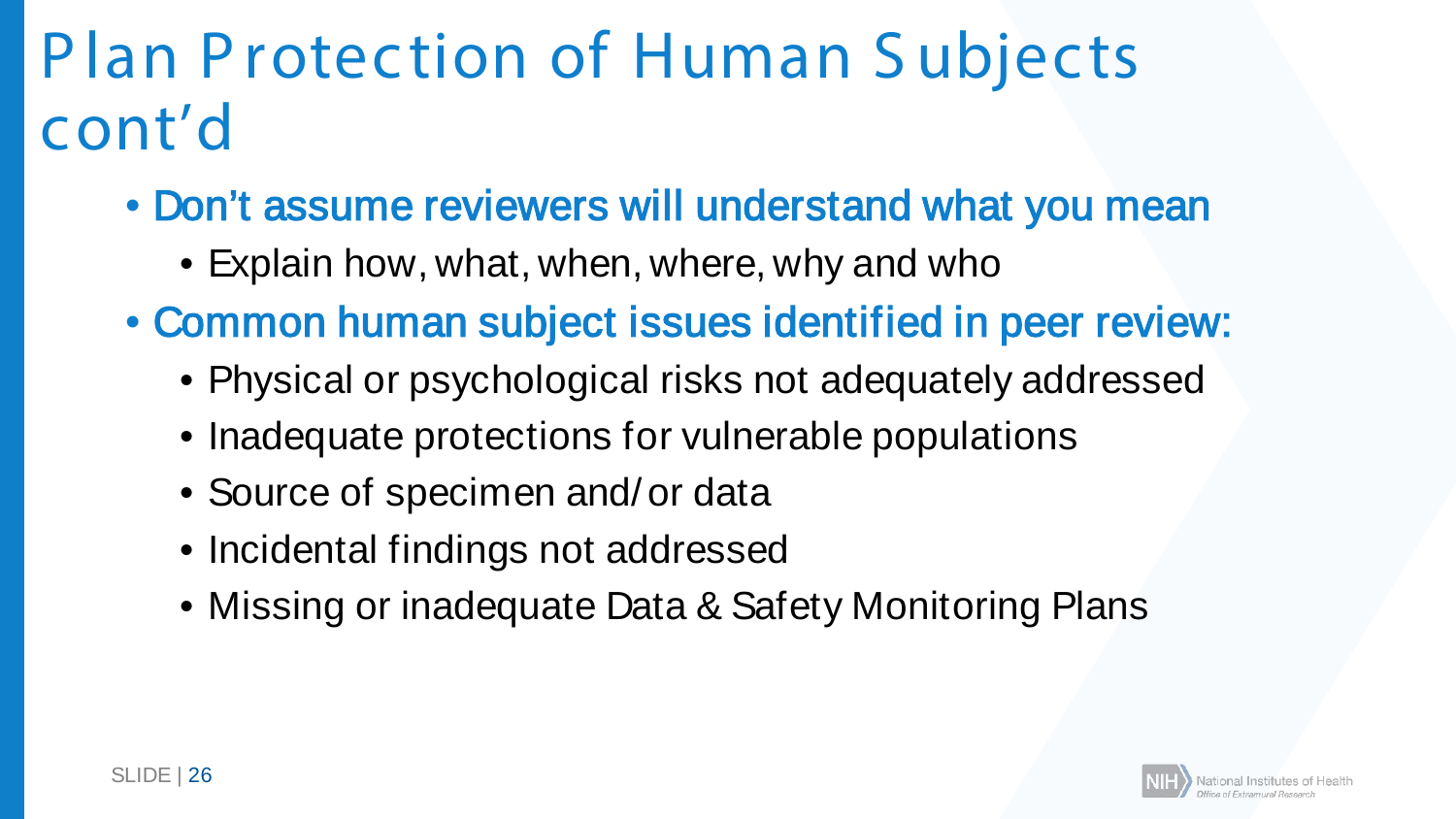### **Multi-site Study Considerations**

- In general, funding recipient is considered engaged in human subjects (HS) research when nonexempt research involves **HS**
- All engaged sites must have:
	- FWA (can be covered under recipient's FWA)
		- · http://www.hhs.gov/ohrp/policy/guidanceonalternativetofwa.html
	- IRB Approval
		- . U.S. sites to rely on one IRB under 45 CFR 46.114
			- Reliance agreement

http://www.hhs.gov/ohrp/assurances/forms/irbauthagree.html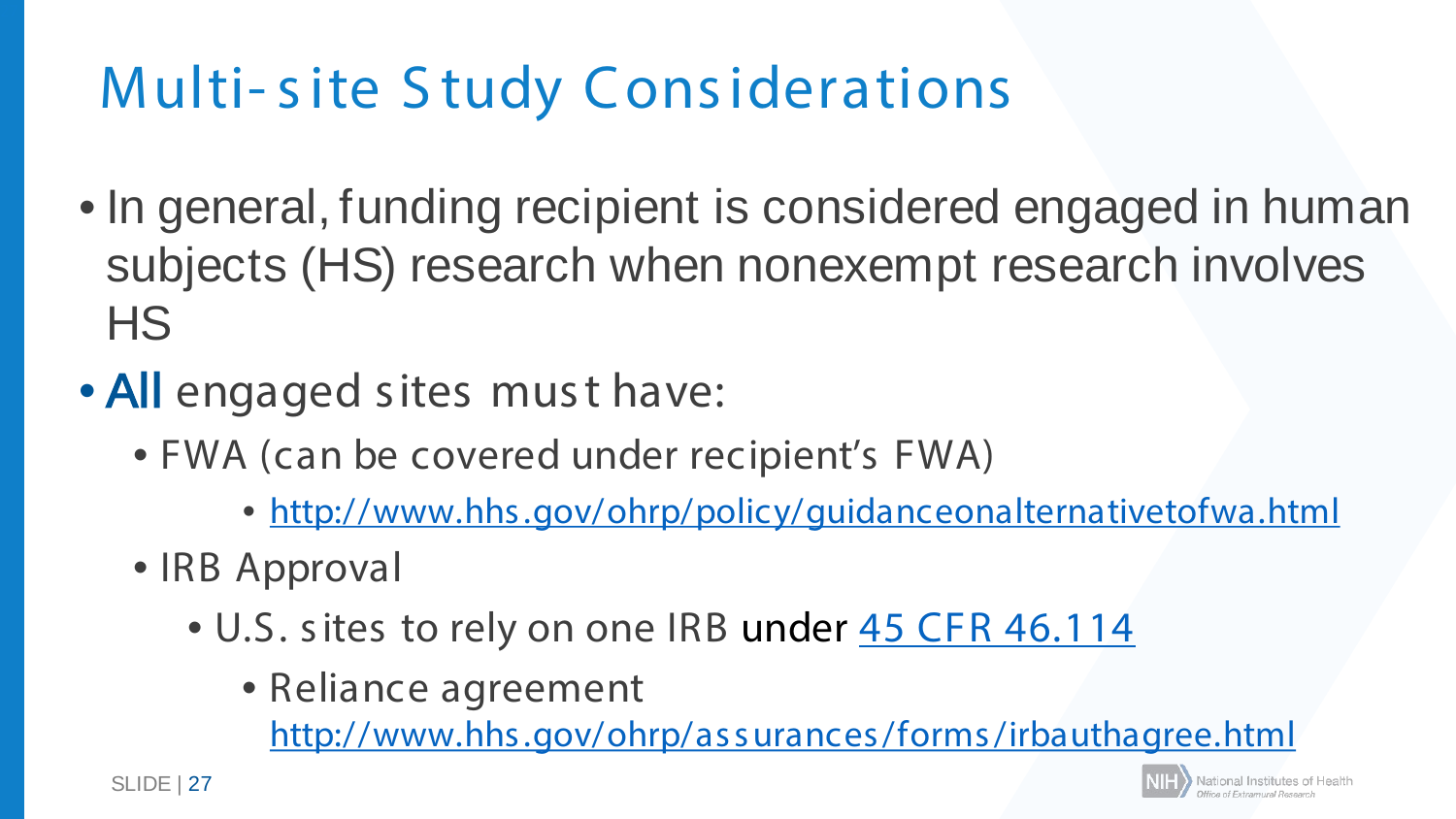# **Objectives**

- Identify NIH policies pertaining to research involving human subjects
- Determine when research involving human subjects is a clinical trial
- Review considerations when applying for an NIH award for research that involves human subjects
- Identify NIH resources for investigators conducting research involving human subjects

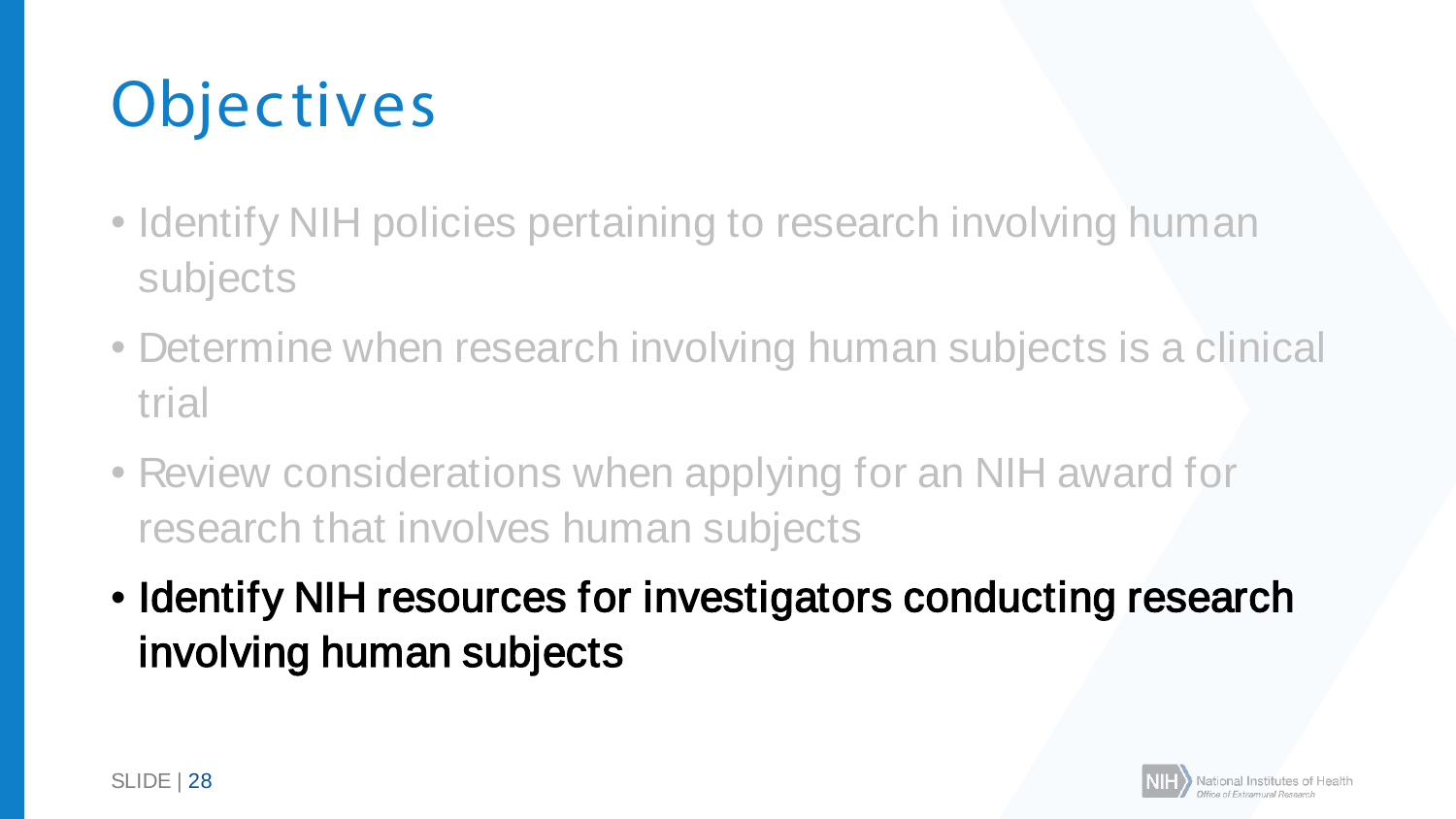### Useful Resources: Human Subjects Protections and Inclusion



• NIH OER Human Subjects website https://humansubjects.nih.gov

• OHRP website

https://www.hhs.gov/ohrp/